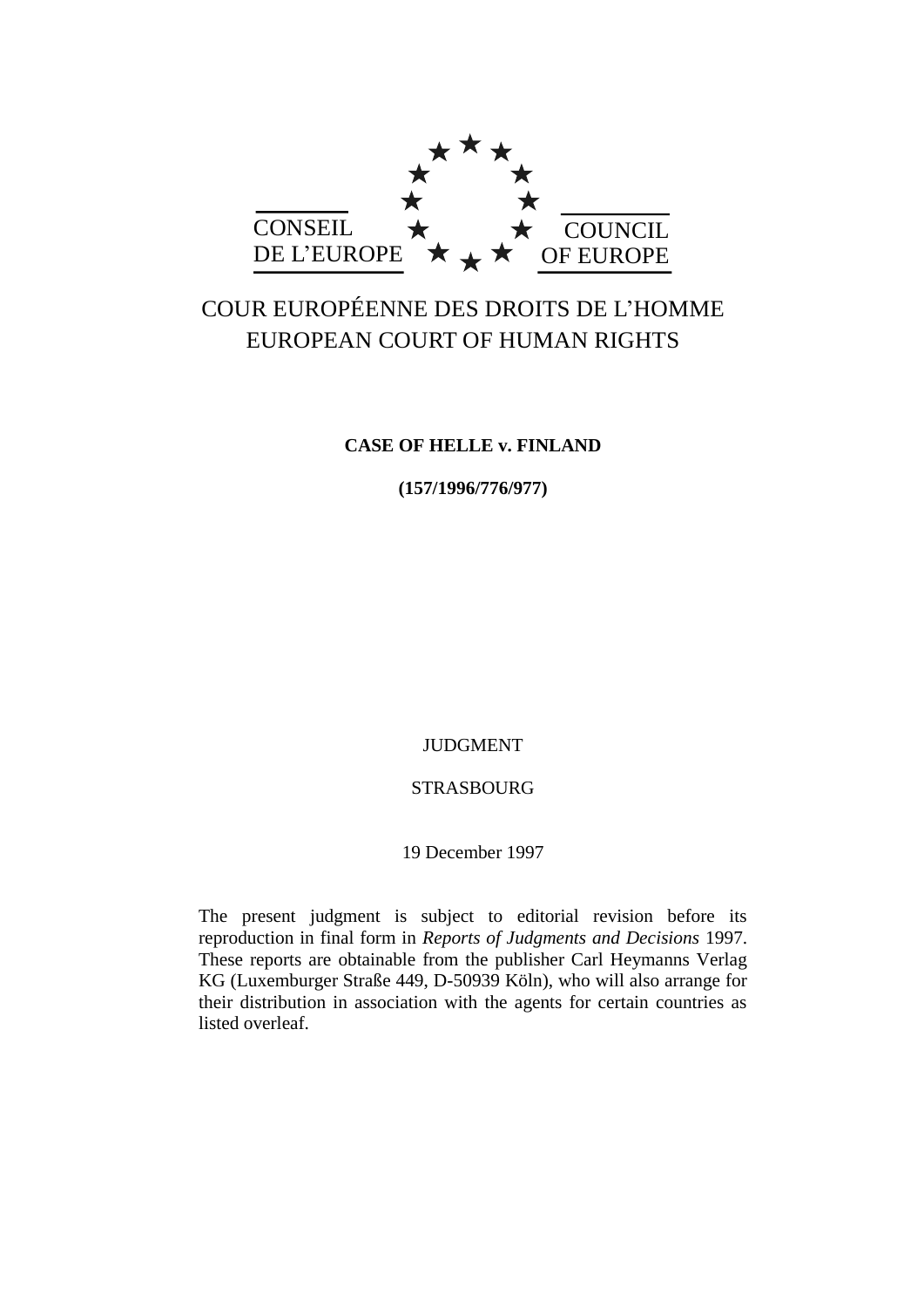# List of Agents

Belgium: Etablissements Emile Bruylant (rue de la Régence 67, B-1000 Bruxelles)

Luxembourg: Librairie Promoculture (14, rue Duchscher (place de Paris), B.P. 1142, L-1011 Luxembourg-Gare)

The Netherlands: B.V. Juridische Boekhandel & Antiquariaat A. Jongbloed  $\&$  Zoon (Noordeinde 39, NL-2514 GC 's-Gravenhage)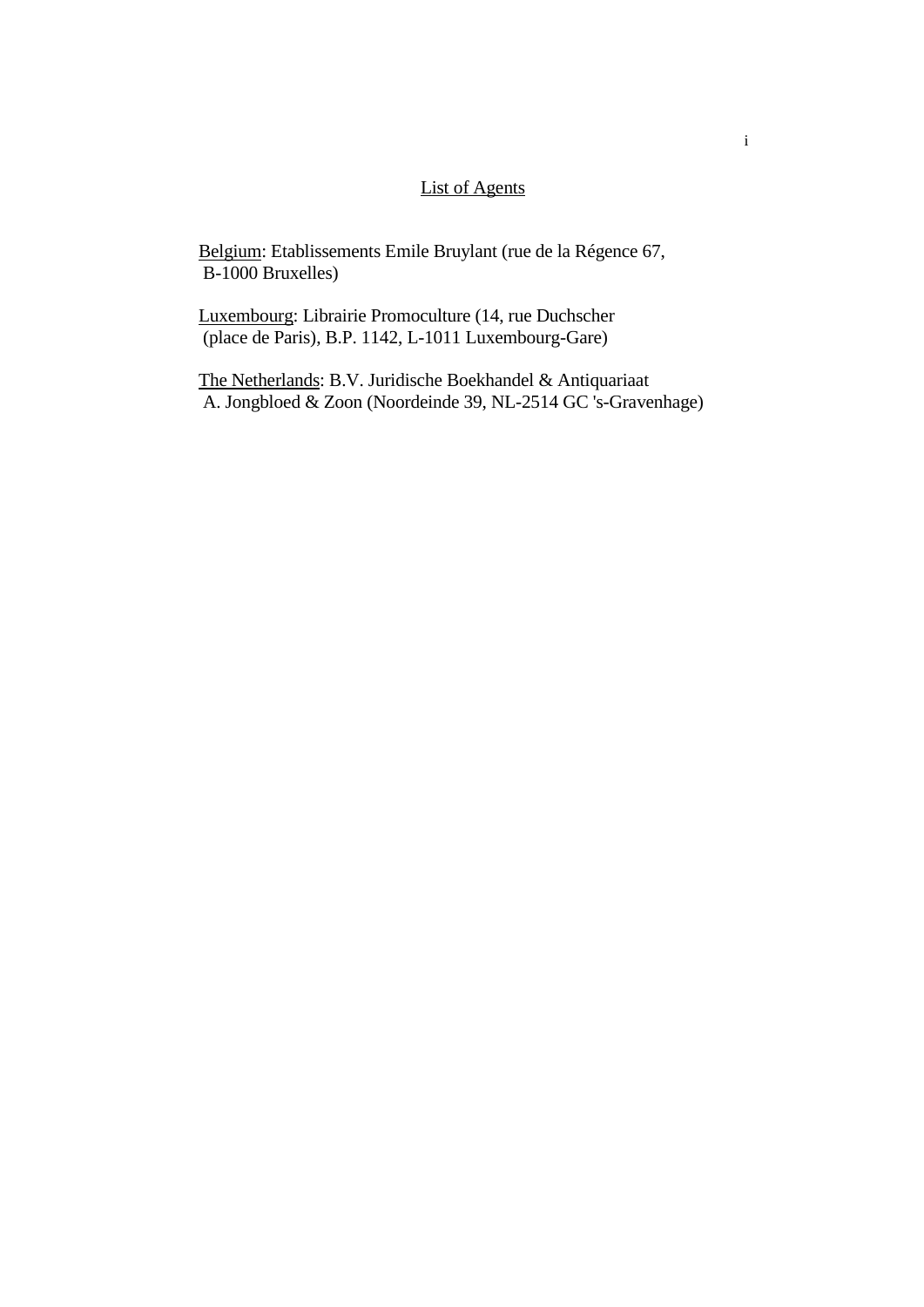#### SUMMARY<sup>1</sup>

#### Judgment delivered by a Chamber

*Finland – consequences of respondent State's reservation on applicant's right to an oral hearing before an independent and impartial tribunal and whether the domestic proceedings were unfair on account of domestic courts' alleged failure to state reasons for their decisions and/or to respect equality of arms principle*

#### ARTICLE 6 § 1 OF THE CONVENTION

#### **A. Applicability**

Not disputed – Court sees no reason to find otherwise – there was a dispute over applicant's right to pecuniary benefits, which was a "civil right" within the meaning of Article 6 § 1.

#### **B. Compliance**

#### *1. Absence of oral hearing before independent and impartial tribunal*

Supreme Administrative Court was an independent and impartial tribunal with full appellate jurisdiction to review decisions of Cathedral Chapter and had discretion to organise an oral procedure – that Cathedral Chapter's decisions were subject to control of a court satisfying requirements of Article  $6 \S 1$  is sufficient for the purposes of compliance with that provision.

Admittedly Finland's reservation had excluded a right to an oral hearing before Supreme Administrative Court – nevertheless, that reservation complied with substantive and procedural requirements of Article 64 of Convention – that applicant did not obtain an oral hearing at any stage of domestic proceedings must be seen as a consequence of the operation of a valid reservation – result not therefore incompatible with the Convention.

*Conclusion*: no violation (unanimously).

#### *2. Alleged unfairness of domestic proceedings*

Applicant cannot maintain that there was a breach of "equality of arms" – he availed himself of possibility to comment on opinions submitted by Cathedral Chapter to Supreme Administrative Court in both appeal proceedings.

Whether succinctness of reasons given by Supreme Administrative Court for rejecting applicant's two appeals complied with Article 6  $\S$  1 requirements to be determined in light of all circumstances of case – Supreme Administrative Court incorporated in its two decisions reasons given by Cathedral Chapter and appended latter's decisions to its own rulings – Cathedral Chapter had given due consideration to applicant's arguments on (1) his employment status and (2) level of compensation to which entitled – by incorporating reasons of Cathedral Chapter to reject applicant's arguments, Supreme Administrative

 $\overline{a}$ 

<sup>1.</sup> This summary by the registry does not bind the Court.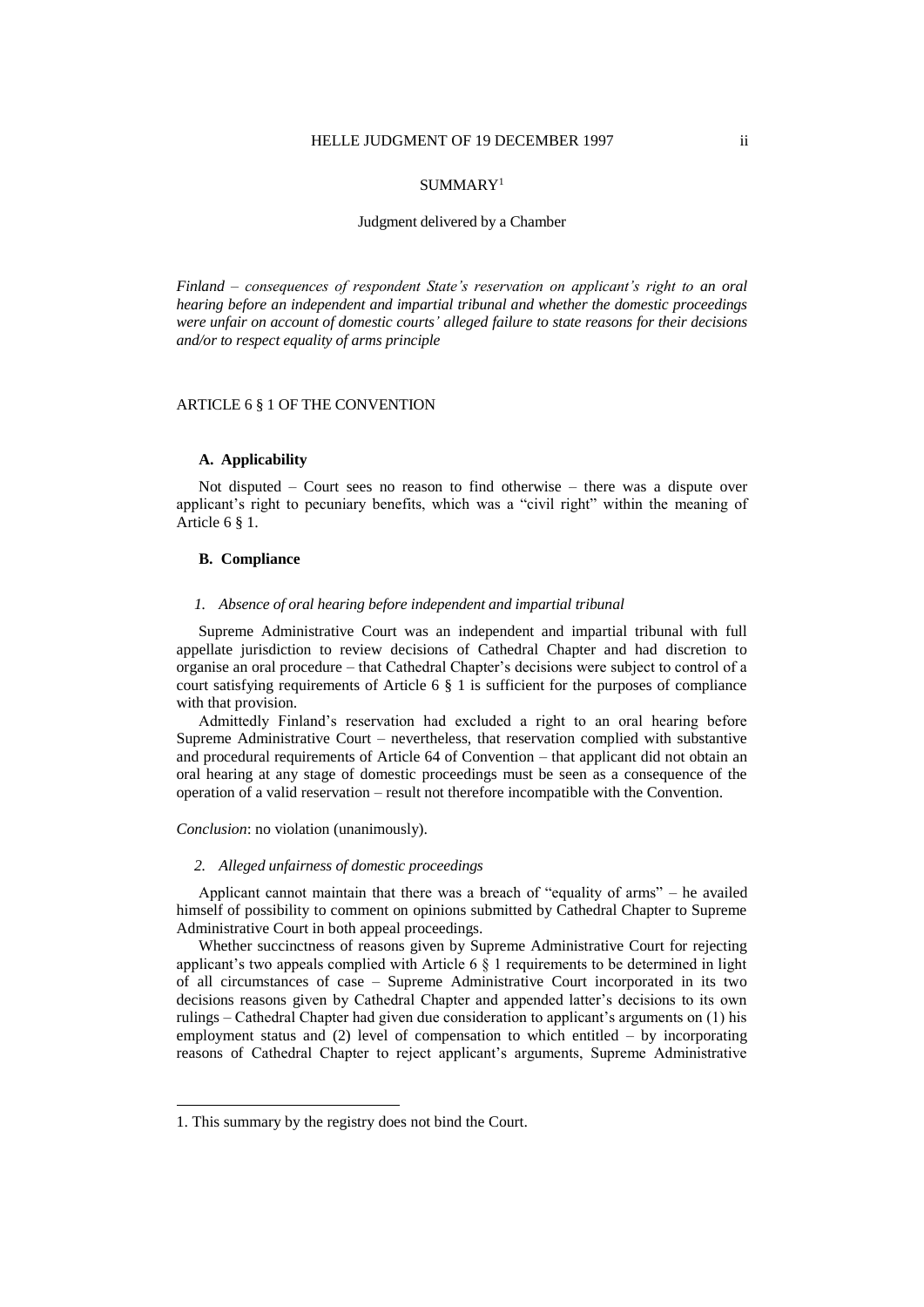Court indicated that it had no reasons of its own to depart from decisions of Cathedral Chapter and that applicant had not adduced any new arguments – Supreme Administrative Court had addressed essence of applicant's arguments and did not merely rubber-stamp decisions of Cathedral Chapter.

*Conclusion*: no violation (unanimously).

#### COURT'S CASE-LAW REFERRED TO

26.3.1992, Editions Périscope v. France; 27.10.1993, Dombo Beheer B.V. v. the Netherlands; 9.12.1994, Ruiz Torija v. Spain; 20.11.1995, British-American Tobacco Company Ltd v. the Netherlands; 23.10.1996, Ankerl v. Switzerland; 18.2.1997, Nideröst-Huber v. Switzerland; 26.8.1997, De Haan v. the Netherlands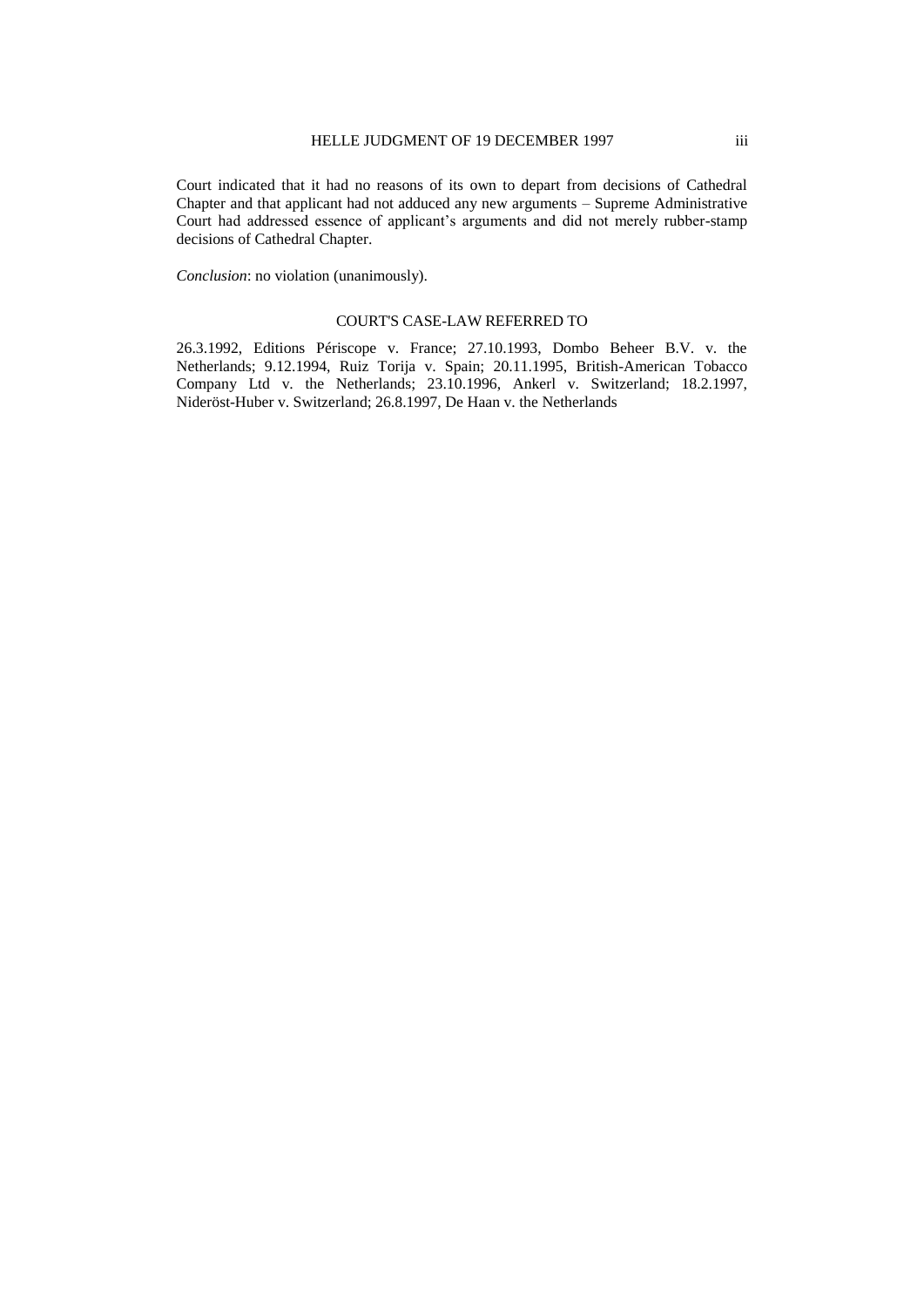# In the case of Helle v. Finland<sup>1</sup>,

The European Court of Human Rights, sitting, in accordance with Article 43 of the Convention for the Protection of Human Rights and Fundamental Freedoms ("the Convention") and the relevant provisions of Rules of Court  $B^2$ , as a Chamber composed of the following judges:

Mr R. RYSSDAL, *President*,

Mr N. VALTICOS.

Mr I. FOIGHEL,

Mr R. PEKKANEN,

Mr A.N. LOIZOU,

Mr L. WILDHABER,

- Mr D. GOTCHEV,
- Mr B. REPIK,
- Mr P. VAN DIJK,

and also of Mr H. PETZOLD, *Registrar*, and Mr P.J. MAHONEY, *Deputy Registrar*,

Having deliberated in private on 25 September and 27 November 1997,

Delivers the following judgment, which was adopted on the lastmentioned date:

### **PROCEDURE**

1. The case was referred to the Court by the European Commission of Human Rights ("the Commission") on 5 December 1996, within the threemonth period laid down by Article 32 § 1 and Article 47 of the Convention. It originated in an application (no. 20772/92) against the Republic of Finland lodged with the Commission under Article 25 by a Finnish citizen, Mr Pekka Helle, on 28 September 1992.

The Commission's request referred to Articles 44 and 48 and to the declaration whereby Finland recognised the compulsory jurisdiction of the Court (Article 46). The object of the request was to obtain a decision as to whether the facts of the case disclosed a breach by the respondent State of its obligations under Article 6 § 1 of the Convention.

2. In response to the enquiry made in accordance with Rule 35 § 3 (d) of Rules of Court B, the applicant designated the lawyers who would represent him (Rule 31).

 $\overline{a}$ 

*Notes by the Registrar*

<sup>1.</sup> The case is numbered 157/1996/776/977. The first number is the case's position on the list of cases referred to the Court in the relevant year (second number). The last two numbers indicate the case's position on the list of cases referred to the Court since its creation and on the list of the corresponding originating applications to the Commission.

<sup>2.</sup> Rules of Court B, which came into force on 2 October 1994, apply to all cases concerning States bound by Protocol No. 9.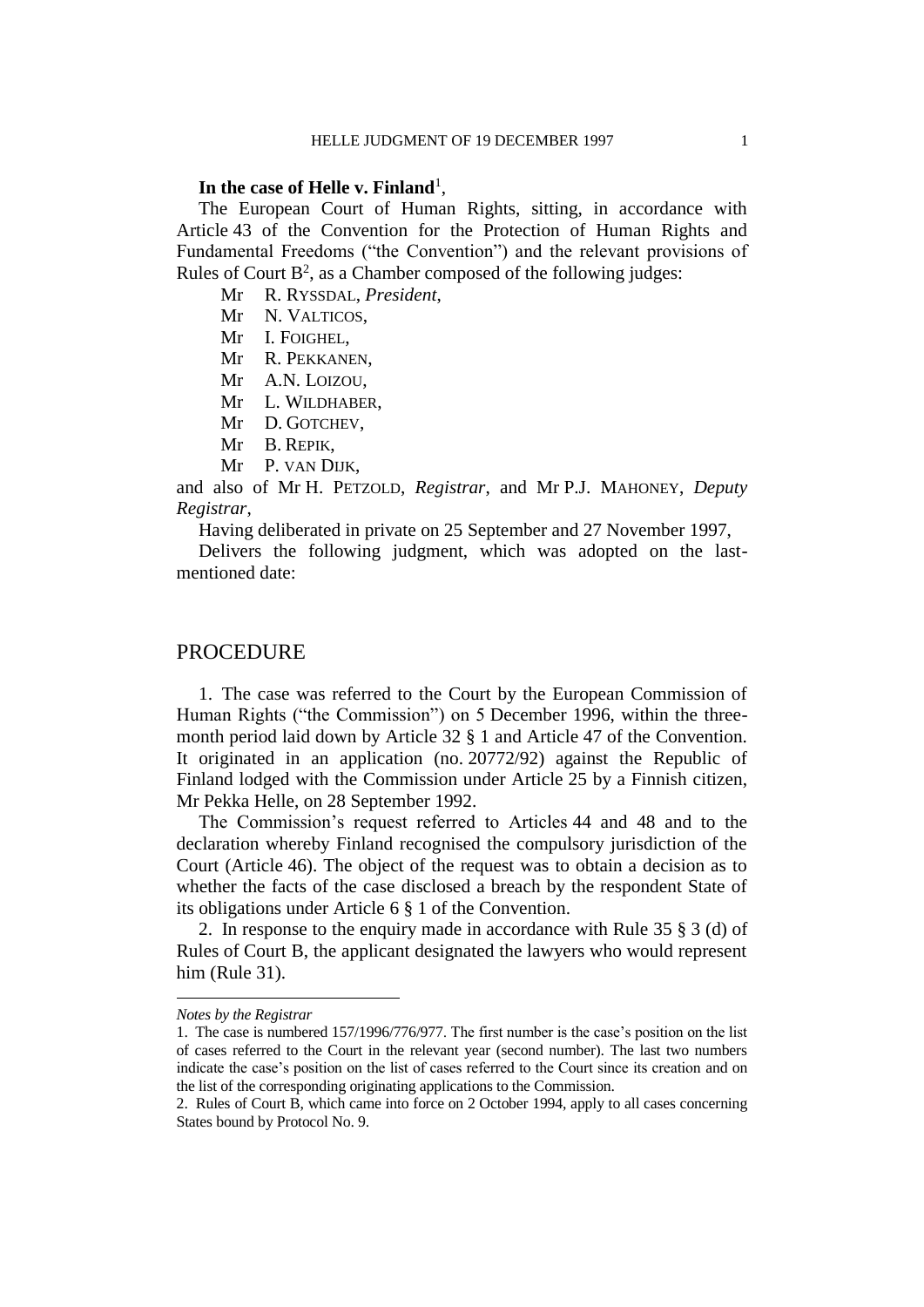3. The Chamber to be constituted included *ex officio* Mr R. Pekkanen, the elected judge of Finnish nationality (Article 43 of the Convention), and Mr R. Ryssdal, the President of the Court (Rule 21 § 4 (b)). On 21 January 1997, in the presence of the Registrar, the President drew by lot the names of the other seven members, namely Mr L.-E. Pettiti, Mr B. Walsh, Mr N. Valticos, Mr I. Foighel, Mr A.N. Loizou, Mr L. Wildhaber and Mr P. van Dijk. Subsequently Mr D. Gotchev and Mr B. Repik, substitute judges, replaced Mr Pettiti and Mr Walsh who were unable to take part in the further consideration of the case (Rule 22 §§ 1 and 2 and Rule 24 §1).

4. As President of the Chamber (Rule 21 § 6), Mr Ryssdal, acting through the Registrar, consulted the Agent of the Finnish Government ("the Government"), the applicant's lawyers and the Delegate of the Commission on the organisation of the proceedings (Rules 39 § 1 and 40). Pursuant to the order made in consequence on 10 March 1997, the Registrar received the Government's memorial on 24 June 1997 and the applicant's memorial on 7 July 1997.

5. In accordance with the President's decision, the hearing took place in public in the Human Rights Building, Strasbourg, on 24 September 1997. The Court had held a preparatory meeting beforehand.

There appeared before the Court:

| (a) for the Government                           |             |
|--------------------------------------------------|-------------|
| Mr H. ROTKIRCH, Ambassador, Director General     |             |
| for Legal Affairs, Ministry for Foreign Affairs, | Agent,      |
| Mr A. KOSONEN, Ministry for Foreign Affairs,     | $co-Agent;$ |
| Ms T. LYBECK, Ministry of Education,             |             |
| Ms A. MANNER, Ministry of Justice,               | Advisers;   |
| (b) for the Commission                           |             |
| Mr M.P. PELLONPÄÄ,                               | Delegate;   |
| (c) for the applicant                            |             |
| Mr H. SALO, Advokat, Helsinki Bar,               |             |
| Mr J. KORTTEINEN, Assistant Professor,           |             |
| University of Helsinki,                          | Counsel.    |

The Court heard addresses by Mr Pellonpää, Mr Salo, Mr Kortteinen and Mr Rotkirch.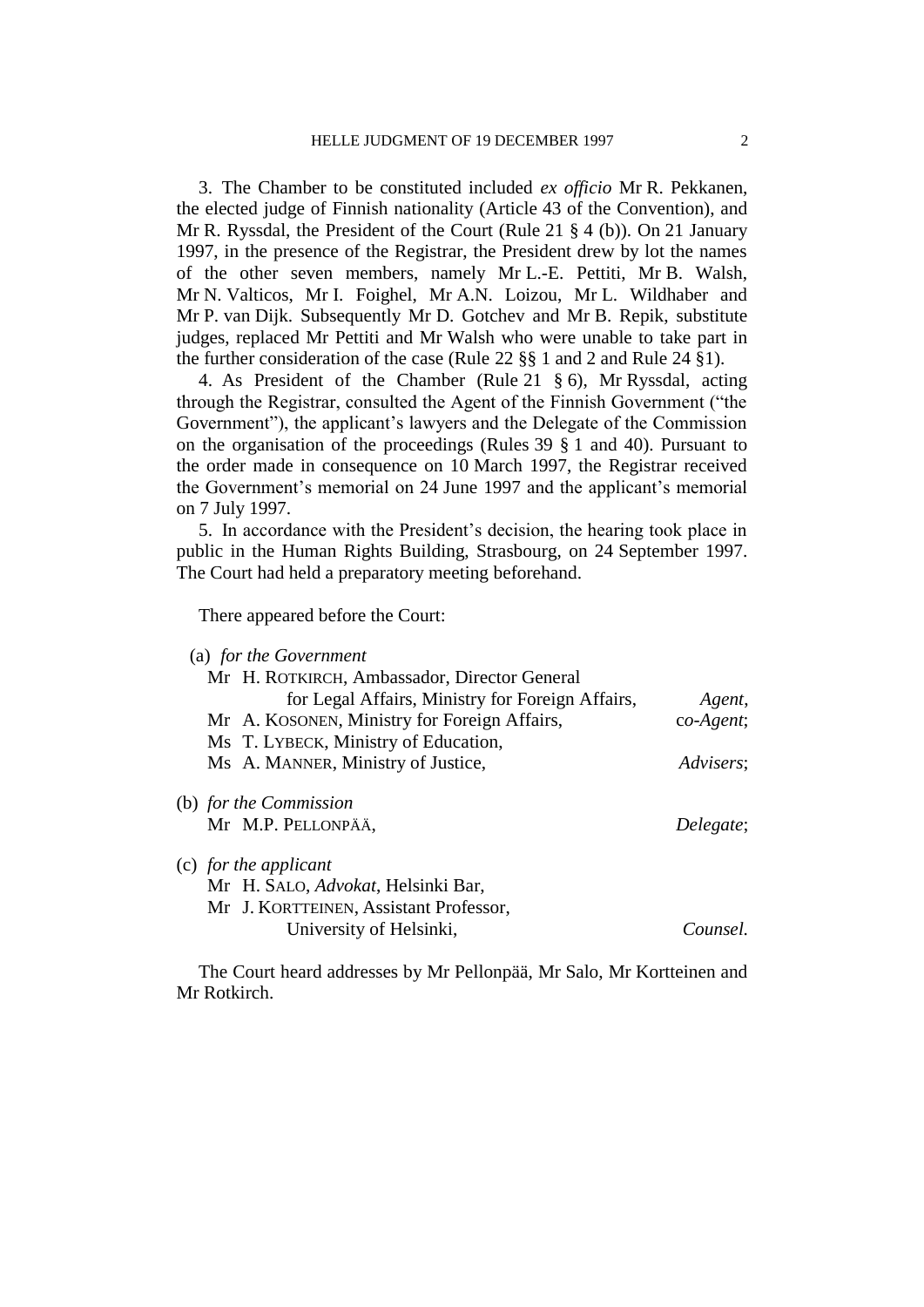# AS TO THE FACTS

### I. PARTICULAR CIRCUMSTANCES OF THE CASE

# **A. The applicant**

6. The applicant, Mr Pekka Helle, is a retired verger of the Evangelical-Lutheran parish of Mäntsälä. According to the applicant his family have for four generations provided a verger to the parish.

7. Although he had performed duties for the parish since 1952, it was only on 21 September 1966 that a decision (hereinafter, "the 1966 decision") was taken by the Parish Council (*kirkkovaltuusto*, *kyrkofullmäktige*) to establish officially the post of verger and to confirm the applicant as the verger (see paragraph 8 below).

# **B. The 1966 decision of the Parish Council and the creation of the post of verger**

8. In creating the post, the Parish Council noted that the Parish Management Board (*kirkkohallintokunta*) had proposed that the verger be paid 75% of the salary on the Grade 9 salary scale for employees of the Evangelical-Lutheran Church. However the Parish Council ultimately decided that the verger's post was to be considered as the main occupation (päätoimi) of the post holder and the holder remunerated according to Grade A3 of the salary scale. In salary terms, this in fact amounted to the same level of remuneration as suggested by the Parish Management Board. However, there was no indication as to whether it was a full-time or parttime post. The Parish Council further decided that Mr Helle, as the post holder, should not be remunerated for the performance of any extra duties and that he should be authorised, as was proposed by the Parish Management Board, to manage a funeral home.

# **C. The new collective agreement arrangements**

9. As from the beginning of 1975 a new collective agreement for Church employees came into force. Under that agreement a new salary scheme was introduced under which salaries were fixed in respect of the various posts and the terminology was clarified so that a main occupation of a Church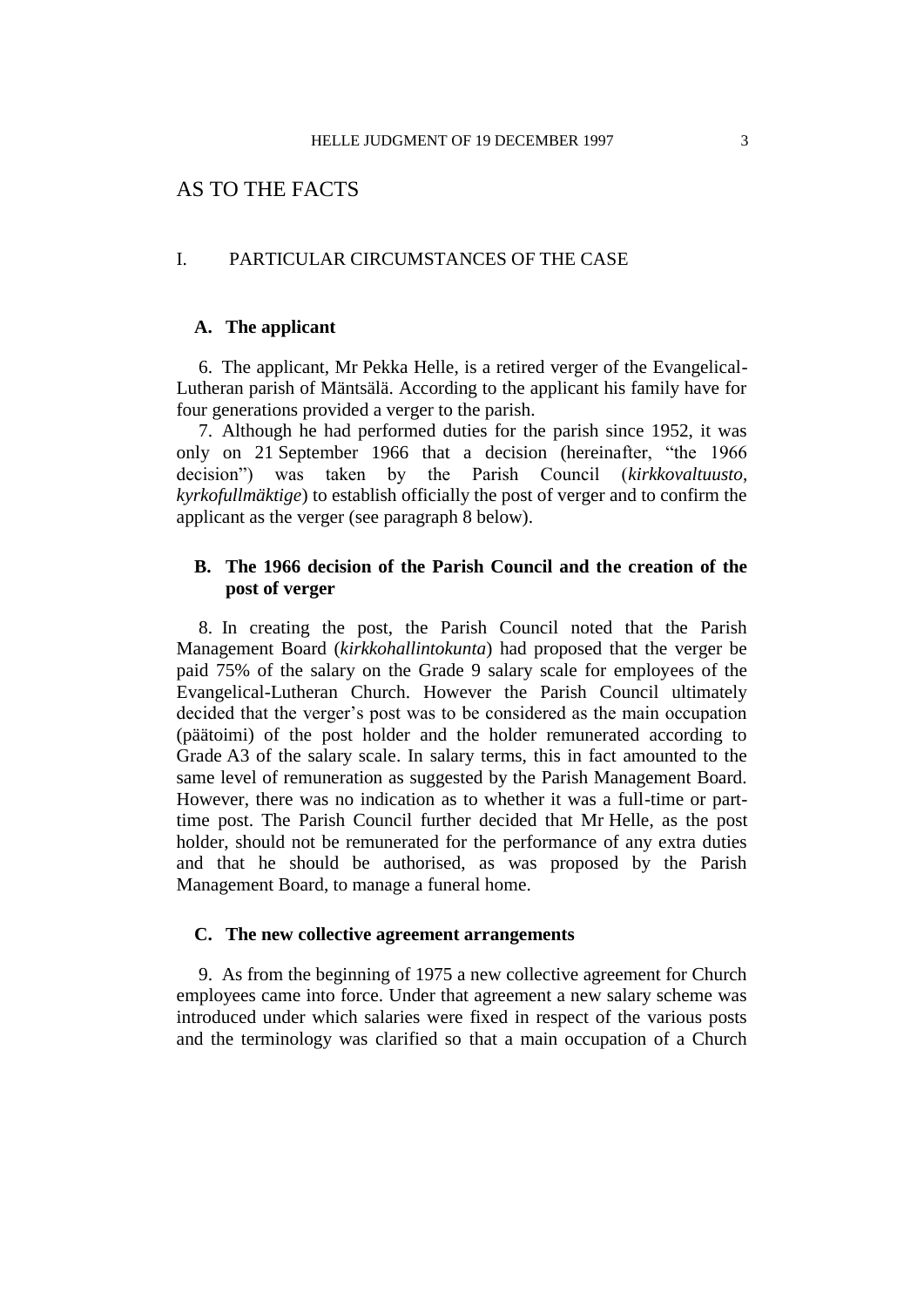employee could henceforth either be full-time or part-time. The new salary system was applied in 1977 to the Church employees of the parish of Mäntsälä.

# **D. The 1977 decision of the Parish Board**

10. In a decision taken on 16 November 1977 (hereinafter "the 1977 decision") in the context of the application of the new collective agreement arrangements to its employees, the Parish Board ((*kirkkoneuvosto, kyrkorådet)* noted that the decision of the Parish Council of 21 September 1966 creating the post of verger (see paragraph 8 above) did not specify whether that post was full-time or part-time. The view was taken that since the Parish Management Board at the relevant time had proposed that Mr Helle be granted permission to manage a funeral home it was probable that his post was a part-time main occupation.

The Parish Board confirmed that the verger's working hours were thirty-five hours per week and that his salary was 87% of that payable to a full-time verger on the revised salary scales. The applicant's salary however remained the same as before. Further, the Parish Board authorised Mr Helle to manage a funeral home alongside his duties as verger.

11. From the moment of taking up his employment as verger, the applicant carried out his duties on the understanding that his post was in fact a full-time one. He was never informed of the 1977 decision and its implications were not apparent to him since he continued to receive the same salary and to work forty hours per week.

12. It was only in December 1988 when he enquired about his pension rights that he reached the conclusion that the Parish Board had in 1977 considered his post to be part-time and that some of his salary-related entitlements including pension rights were as a consequence lower than those of a full-time post holder.

# **E. The legal proceedings**

13. On 9 January 1989 the applicant appealed against the 1977 decision to the Parish Council claiming arrears of salary owed to him as a full-time parish verger and other lost benefits.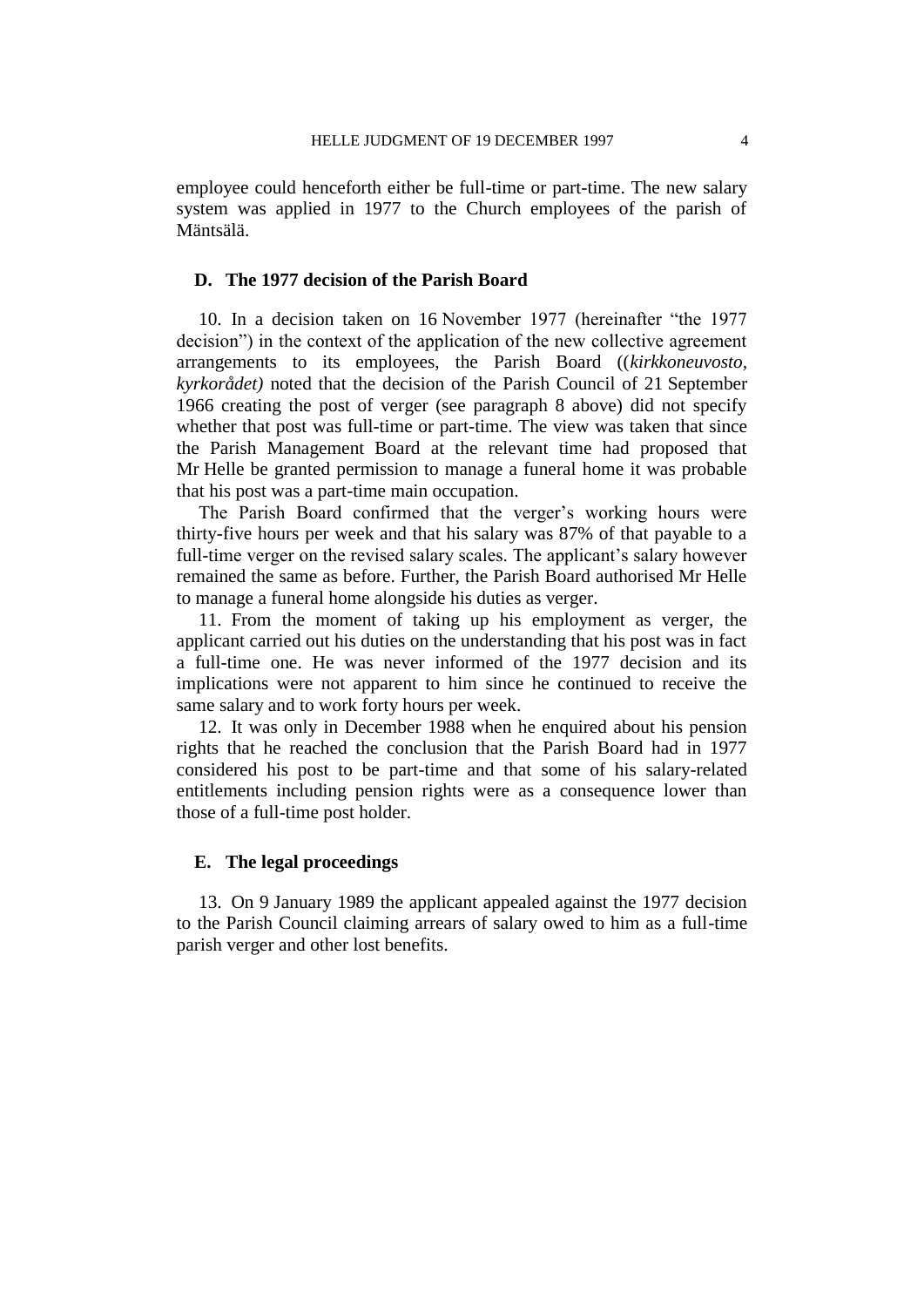#### *1. The Parish Council decision of October 1989*

14. In its decision of 10 October 1989 the Parish Council noted that, according to the decision of the Parish Board of 16 November 1977 (see paragraph 10 above), Mr Helle's post was a part-time main occupation. The Parish Council considered that it was not legally obliged to grant the applicant any pecuniary benefits in addition to those he already received on the basis of the 1977 decision of the Parish Board (see paragraph 10 above). It nevertheless decided on an *ex gratia* basis that the applicant should be paid the difference between his part-time salary and a full-time salary as from 1 January 1987. It also increased his pension benefits and awarded him a compensatory lump sum.

# *2. The decision of the Cathedral Chapter of June 1990*

15. In the meantime, on 25 January 1989, the applicant had also lodged an appeal with the Cathedral Chapter (*tuomiokapituli*, *domkapitlet*) of the Helsinki Diocese (*hiippakunta*, *stift*), complaining that the Parish Board's 1977 decision amounted to a unilateral change by the Board to the nature of his post and had prejudiced him financially. Under section 443 of the Church Act 1964 (*kirkkolaki*, *kyrkolag* 635/64), the Cathedral Chapter acted as "a court of first instance" in cases concerning salary claims of parish officials.

On 15 November 1989, following the Parish Council's decision of 10 October 1989, the applicant lodged a supplementary appeal with the Cathedral Chapter, complaining about the low level of the benefits granted to him in that decision and claiming, *inter alia*, compensation.

16. The Cathedral Chapter joined the two appeals. In its decision of 1 June 1990 it stated that the applicant had *locus standi* and that the appeal could not be considered as time-barred since the applicant had not been notified of the 1977 decision as required by Finnish law (see paragraph 11 above). As regards the merits, the Cathedral Chapter noted that, in its opinion, the 1977 decision of the Parish Board was primarily a decision on the working hours for the verger's post. It had not been possible to ascertain from the documents produced in the case whether the post in question was created in 1966 as a full-time or part-time main occupation. In any event, the Parish Board lacked the competence to convert a full-time post into a part-time one since the Parish Council was solely competent in 1977 to take such a decision. On the other hand, the Parish Board's specification of the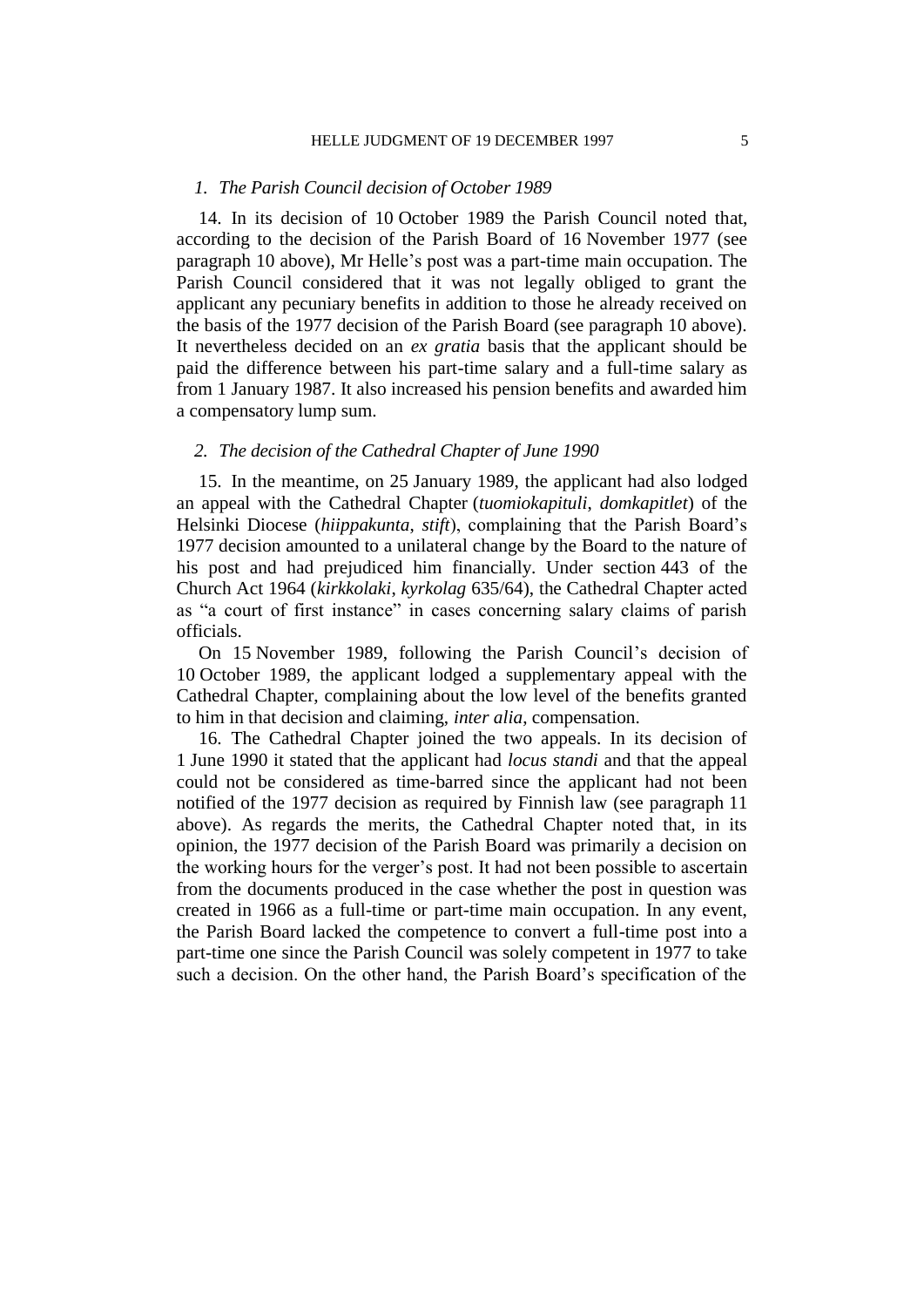working hours for the post had been the basis for the revised method of calculating salaries under the new collective agreement arrangements.

On these grounds the Cathedral Chapter found that the 1977 decision had not altered the applicant's post from a full-time to a part-time one. In view of the fact that the parish had sole competence to decide on the working hours for a post, the Cathedral Chapter dismissed the verger's appeal in that regard. It further considered that it was not competent to examine his claims for compensation and dismissed this part of the appeal without examining the merits.

### *3. The decision of the Supreme Administrative Court of March 1991*

17. On 28 June 1990 the applicant appealed against the Cathedral Chapter's decision to the Supreme Administrative Court (*korkein hallintooikeus*, *högsta förvaltningsdomstolen*), claiming that the decisions of the Cathedral Chapter, the Parish Council and the Parish Board should be repealed and that he should be compensated for the financial loss suffered since 1 January 1978 through not being recognised as a full-time verger.

At the Supreme Administrative Court's request, the Cathedral Chapter submitted on 5 September 1990 an opinion in which it stated that the appeal should be rejected. The applicant filed his comments on the opinion on 16 October 1990.

18. In a decision of 8 March 1991 the Supreme Administrative Court, without having held an oral hearing, upheld the Cathedral Chapter's decision as regards the effects of the 1977 decision, finding no reason to alter it. On the other hand, the Supreme Administrative Court considered that the Cathedral Chapter did have jurisdiction to examine the dispute regarding his compensation claim and therefore referred the case back for fresh examination.

The Cathedral Chapter's decision of 1 June 1990 was appended to the decision of the Supreme Administrative Court but the latter decision did not refer to the Cathedral Chapter's opinion or to the applicant's comments thereon.

### *4. The decision of the Cathedral Chapter of August 1991*

19. In a fresh appeal of 31 May 1991 to the Cathedral Chapter the applicant maintained his previous complaints in respect of both the 1977 decision and the level of compensation set by the earlier decision of the Parish Council. Moreover, he maintained that in the event of the Cathedral Chapter not being satisfied that his post had been full-time since its creation, he requested the Cathedral Chapter to hold an oral hearing and hear witnesses on the matter.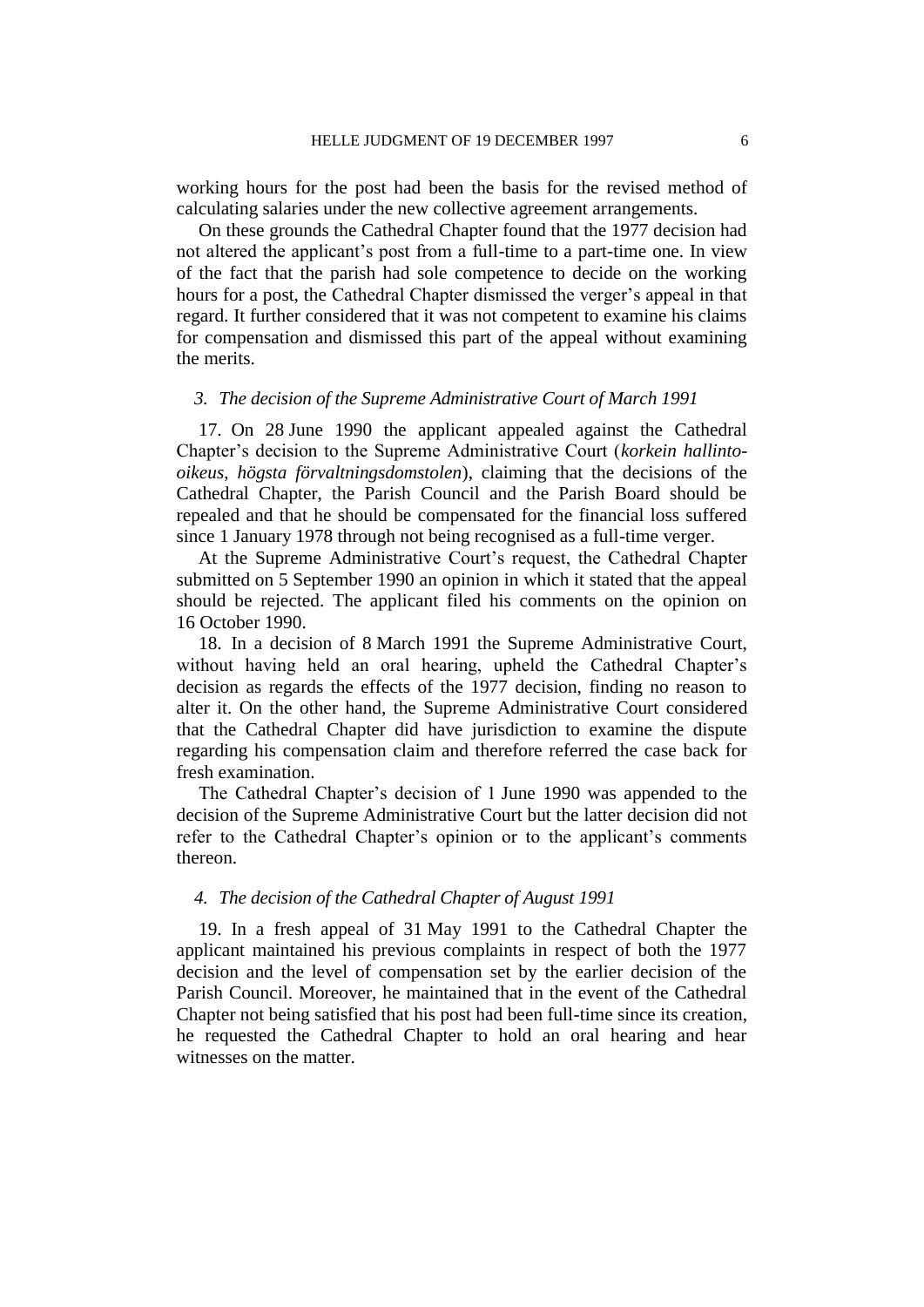In this connection, the applicant submitted a written statement by six former members of the Parish Council who had participated in the creation of his post in 1966. In their view, the Parish Council had been aware of the fact that the anticipated number of working hours clearly sufficed for the purposes of a full-time post and it had therefore rejected a proposal to establish a part-time post.

The applicant also submitted a written statement of his trade union to the effect that the parish had never contested the fact that he had worked at least forty hours per week, although he had only been paid a salary based on thirty-five hours per week. The fact that he had (in 1966) been granted permission to have a secondary occupation (to manage a funeral home) had not entitled the parish to amend his employment contract unilaterally.

20. In its decision of 29 August 1991 the Cathedral Chapter took account of the various written statements submitted in support of the applicant's claims. Having regard to the evidence adduced and to the fact that it had not been possible to submit further evidence concerning his working hours especially as the applicant had a secondary occupation closely related to his duties as verger, the Cathedral Chapter upheld the decision of the Parish Council of 10 October 1991 and rejected his other claims for compensation for lack of sufficient evidence. The applicant's request for an oral hearing was not mentioned in the decision.

# *5. The decision of the Supreme Administrative Court of March 1992*

21. The applicant appealed to the Supreme Administrative Court against the decision of the Cathedral Chapter, claiming that the compensation had been fixed at too low a level.

22. On 11 December 1991 the Cathedral Chapter, at the request of the Supreme Administrative Court, submitted a further opinion to the court in which it stated that the applicant's appeal should be rejected. The applicant filed his comments on the opinion on 16 January 1992.

23. On 31 March 1992 the Supreme Administrative Court, without holding an oral hearing, upheld the Cathedral Chapter's decision of 29 August 1991, finding no reason to alter it. The decision referred to section 538b of the Church Act 1984 as well as to the Regulations on Posts and Salaries of the parish as adopted by the Cathedral Chapter in 1988. According to section 538b the terms of employment for posts within the Church were to be specified in regulations adopted by the Church Assembly (*kirkolliskokous*, *kyrko-mötet*), to the extent that they were not indicated in already existing regulations and collective agreements.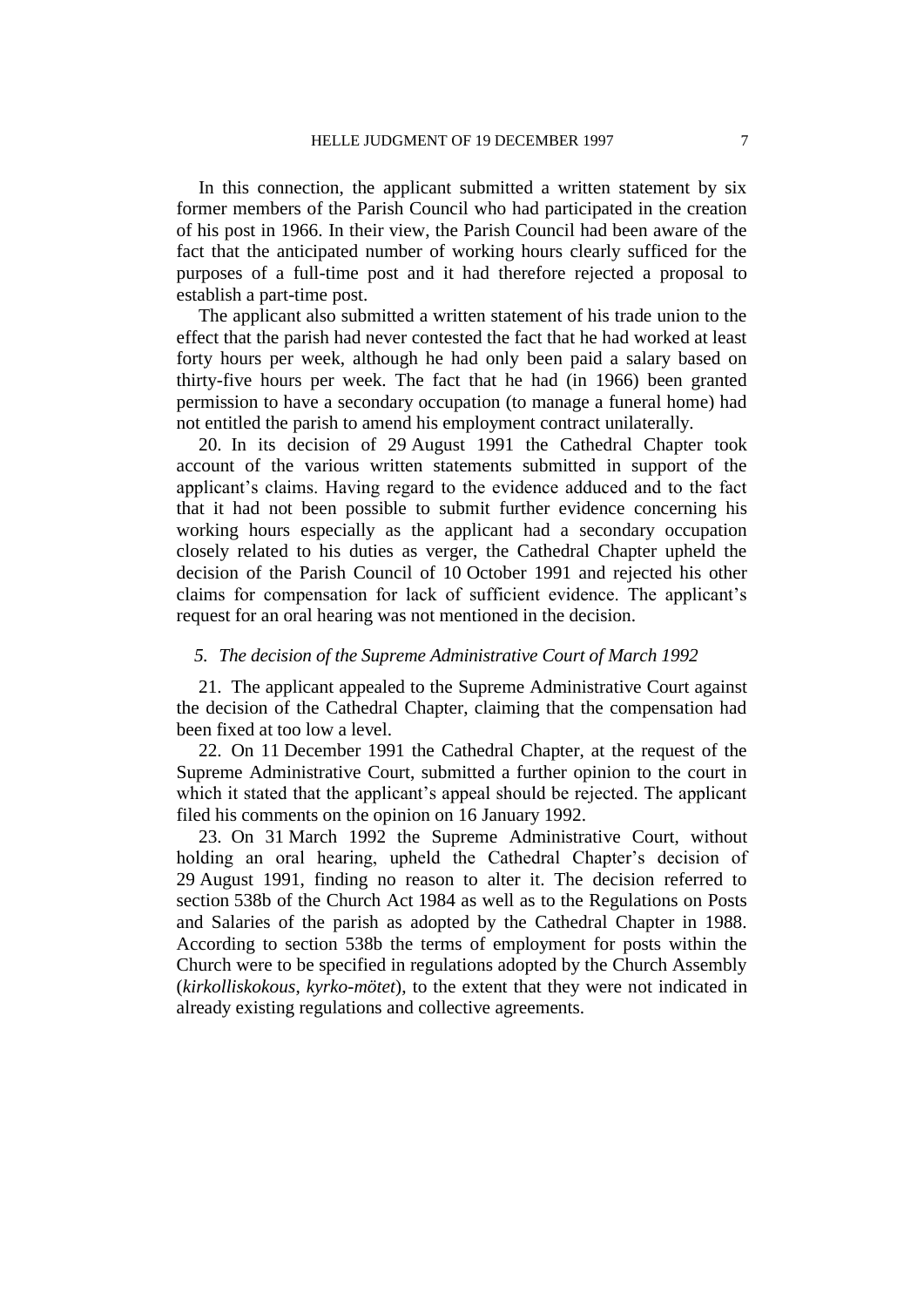The decision of the Cathedral Chapter of 29 August 1991 was appended to the decision of the Supreme Administrative Court but the latter decision did not refer to the Cathedral Chapter's opinion or to the applicant's comments thereon.

### II. RELEVANT DOMESTIC LAW

24. Under the Church Act 1964 (*kirkkolaki*, *kyrkolag* 635/64) a decision by the Church Council could be appealed against to the Cathedral Chapter by any person claiming that the decision entailed a violation of his or her private rights (section 323 (1) as in force at the relevant time).

25. The Cathedral Chapter is both an administrative and a judicial body of the Diocese (section 432). At the relevant time its members included the Bishop, as the chair, three Church assessors and one legal assessor. One of the Church assessors was Dean of the Cathedral Congregation (*tuomiokirkko-seurakunnan tuomiorovasti*, *domkyrkoförsamlingens domprost*) and also Vice-Chairman of the Cathedral Chapter. The two others were elected by the priests and curates of the Diocese from among its permanent priests. The Church assessors sat for a period of three years. As long as they were priests in the same parish or parish confederation they could not sit on the Cathedral Chapter for more than two periods. The legal assessor was a lawyer appointed by the Cathedral Chapter (sections 433-435).

26. The statutory rules on the disqualification of judges extended to the members of the Cathedral Chapter (section 436 (3)). Before taking up their duties, the members had to swear a judicial oath (section 437).

27. In determining cases brought before it, the Cathedral Chapter was to base itself on the case file. If it was deemed necessary to hear witnesses, evidence was to be taken by an ordinary court of first instance on request by the Cathedral Chapter submitted via the County Administrative Board (section 455).

On 1 January 1994 the 1964 Act was replaced by the 1993 Church Act (*kirkkolaki*, *kyrkolag* 1054/93) which expressly provides that the Cathedral Chapter may hold oral hearings (Chapter 19, sections 6 and 7).

28. Under section 15 of the Supreme Administrative Court Act 1918 (no. 74/18), in order to clarify the circumstances of the case, the Supreme Court may request opinions and reports, hold oral hearings and carry out an investigation. Under the 1996 Act on Judicial Procedure in Administrative Matters (*hallintolainkäyttölaki*, *förvaltningsprocesslag* 588/96 – "the 1996 Act", which entered into force on 1 December 1996) the Supreme Administrative Court must hold an oral hearing if a private party has requested this, but may nevertheless refuse this in certain circumstances (section 38 (1)).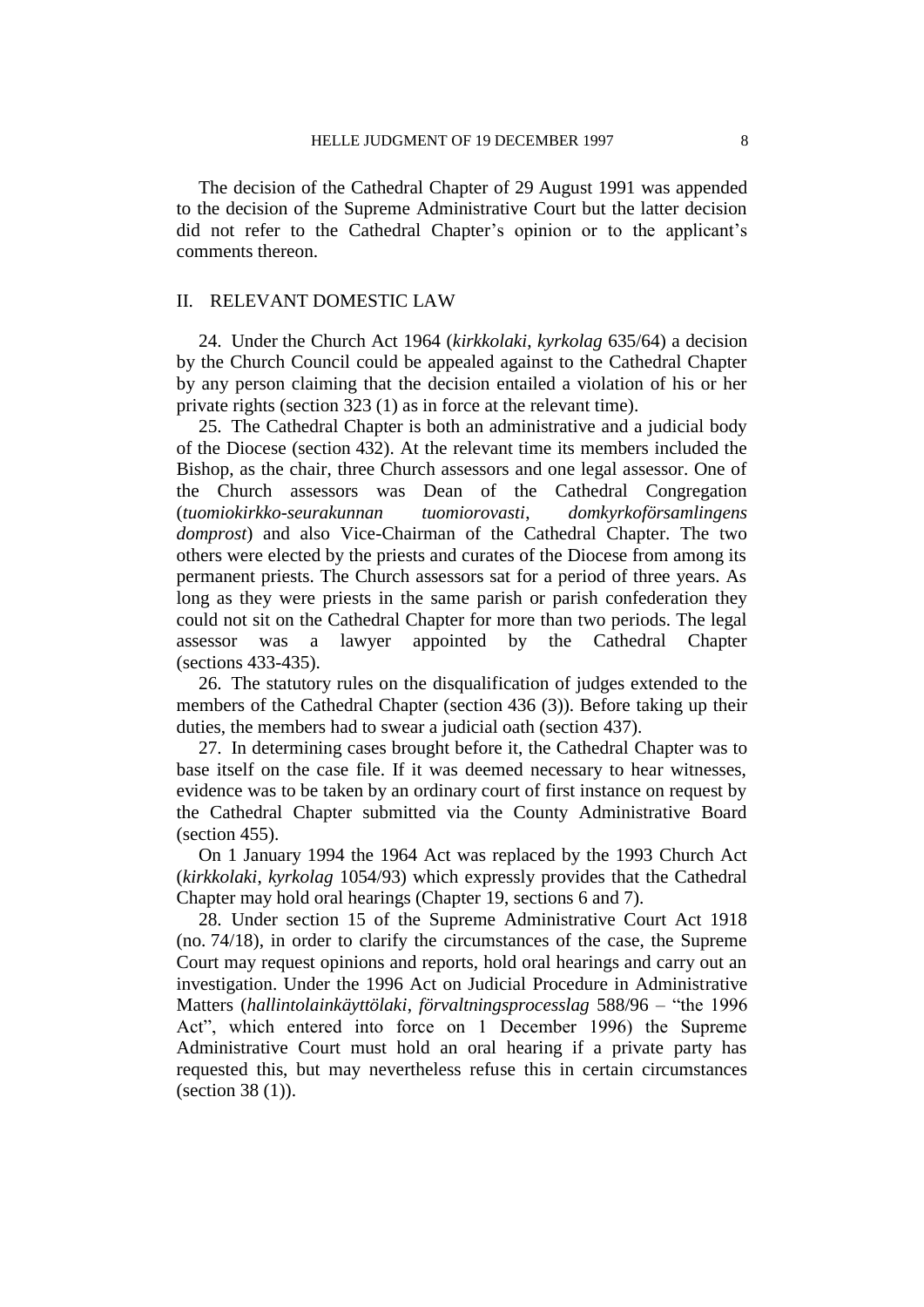# III. FINLAND'S RESERVATION TO ARTICLE 6 § 1 OF THE **CONVENTION**

29. The instrument of ratification of the Convention deposited by the Finnish Government on 10 May 1990 contained the following reservation, made in accordance with Article 64 of the Convention, in respect of the right to a public hearing guaranteed by Article 6 § 1:

" For the time being, Finland cannot guarantee a right to an oral hearing insofar as the current Finnish laws do not provide such a right. This applies to:

1. proceedings before the Courts of Appeal, the Supreme Court, the Water Courts and the Water Court of Appeal in accordance with Chapter 26 Sections 7 and 8, as well as Chapter 30 Section 20, of the Code of Judicial Procedure, and Chapter 15 Section 23, as well as Chapter 16 Sections 14 and 39, of the Water Act;

2. proceedings before the County Administrative Courts and the Supreme Administrative Court in accordance with Section 16 of the County Administrative Courts Act and Section 15 of the Supreme Administrative Court Act;

3. proceedings, which are held before the Insurance Court as the Court of Final Instance, in accordance with Section 9 of the Insurance Court Act;

4. proceedings before the Appellate Board for Social Insurance in accordance with Section 8 of the Decree on the Appellate Board for Social Insurance.

The provisions of the Finnish laws referred to above are attached to this reservation as a separate annex."

30. According to the annex to the above reservation, the relevant part of section 15 of the Supreme Administrative Court Act reads:

"In investigating a case, the Supreme Administrative Court may ... hold oral hearings ... In an oral hearing the parties, witnesses and experts may be heard, and other evidence may be taken.

The Supreme Administrative Court may decide that oral hearings ... be conducted by one or more members of the Court together with the referendary."

31. On 20 December 1996, following the entry into force of the 1996 Act, Finland withdrew the above reservation, *inter alia*, in respect of proceedings before the Supreme Administrative Court concerning decisions taken after 1 December 1996.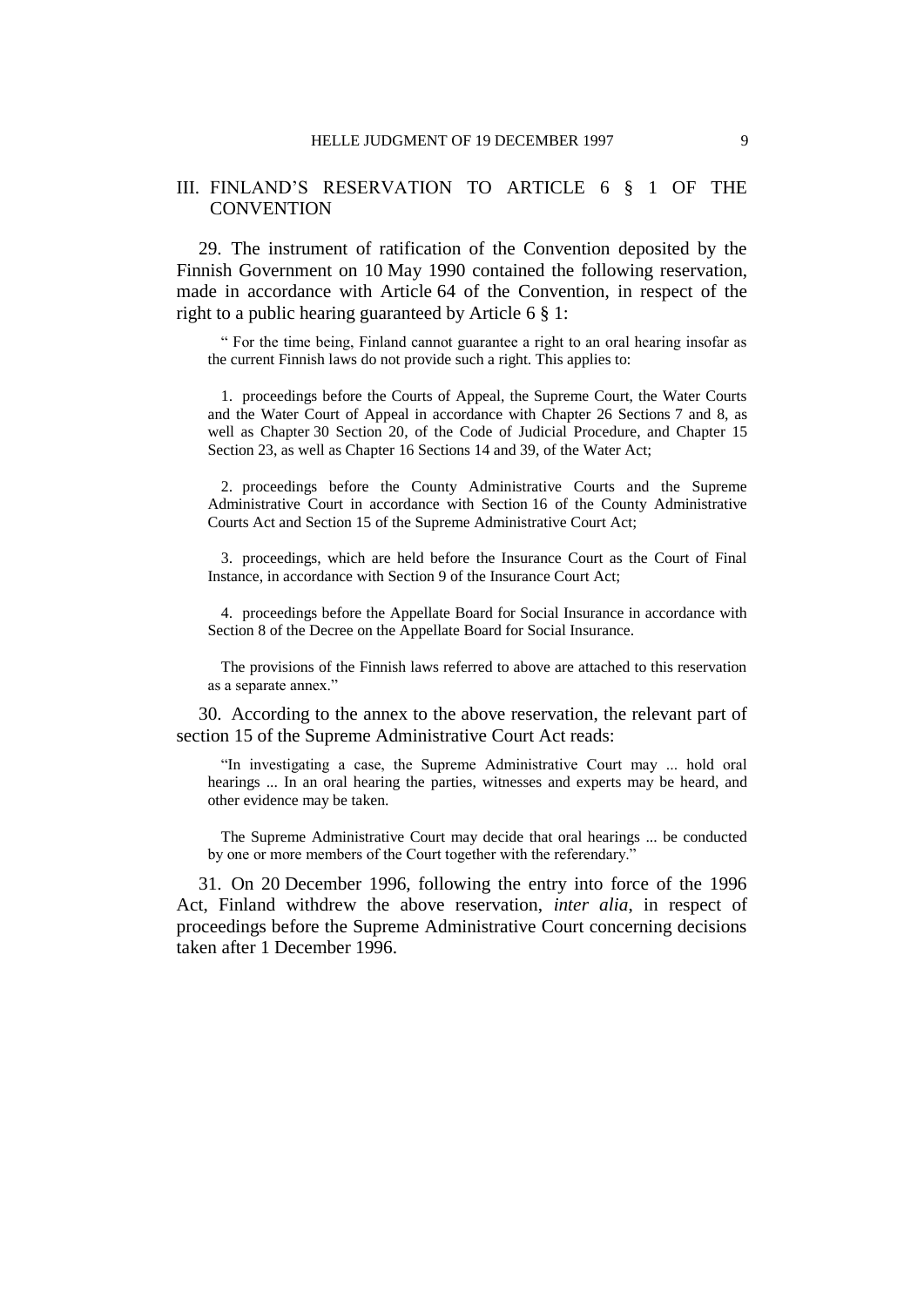# PROCEEDINGS BEFORE THE COMMISSION

32. The applicant lodged his application (no. 20772/92) with the Commission on 28 September 1992. He complained that, in breach of Article 6 § 1 of the Convention, he had not been afforded a fair and oral procedure before an independent and impartial tribunal in the domestic proceedings. In addition, he alleged that he had been subjected to discrimination in breach of Article 14 in conjunction with Article 6 § 1. Finally, he claimed that the refusal of the Finnish authorities to award him all the benefits to which he was entitled as the holder of a full-time post since 1966 gave rise to a violation of Article 1 of Protocol No. 1 to the Convention.

33. On 7 March 1996 the Commission declared admissible the applicant's complaint under Article 6 § 1 of the Convention and declared the remainder of his complaint inadmissible. In its report of 15 October 1996 (Article 31), it expressed the opinion that there had been no violation of Article 6 § 1 on account of the absence of an oral hearing before an independent and impartial tribunal (unanimously) and no violation of the same provision with regard to the fairness of the domestic proceedings (twenty-five votes to five). The full text of the Commission's opinion and of the two separate opinions contained in the report is reproduced as an annex to this judgment<sup>1</sup>.

# FINAL SUBMISSIONS TO THE COURT

 $\overline{a}$ 

34. The applicant requested the Court to find that he was denied the right to a fair and oral procedure before an independent and impartial tribunal, in breach of Article 6 § 1 of the Convention. He also requested the Court to award him just satisfaction under Article 50 of the Convention.

The Government maintained that the conduct of the domestic proceedings disclosed no breach of the requirements of Article 6 § 1 and accordingly no award should be made to the applicant under Article 50.

<sup>1.</sup> *Note by the Registrar*. For practical reasons this annex will appear only with the printed version of the judgment (in *Reports of Judgments and Decisions* 1997), but a copy of the Commission's report is obtainable from the registry.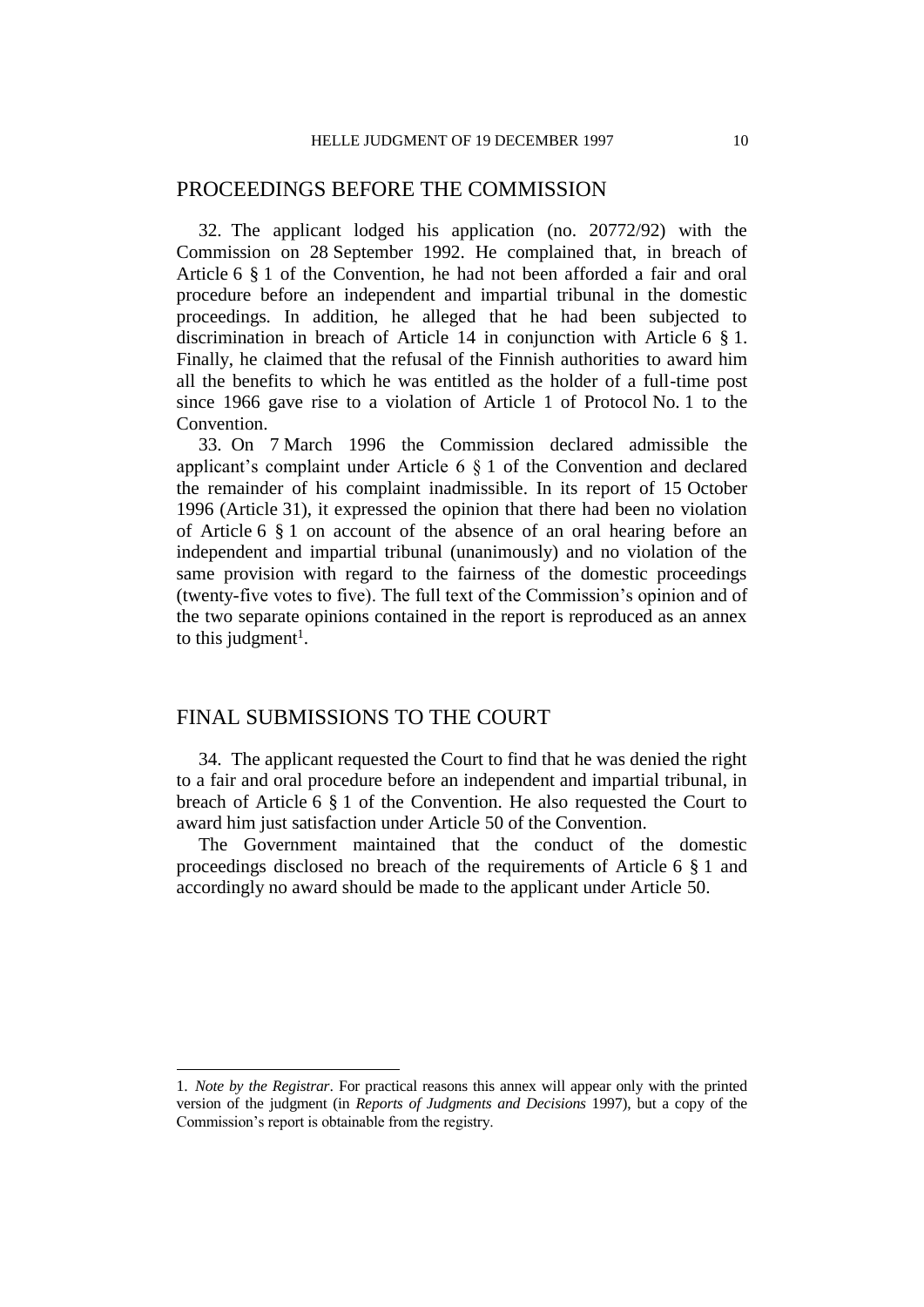# AS TO THE LAW

### ALLEGED VIOLATION OF ARTICLE 6 § 1 OF THE CONVENTION

35. Mr Helle contended that he had never received an oral hearing before an independent and impartial tribunal at any stage of the domestic proceedings nor obtained adequate reasons from the Cathedral Chapter or the Supreme Administrative Court for their rejection of his claims. Moreover, the fairness of the procedure before the Supreme Administrative Court was vitiated on account of the influence exerted by the Cathedral Chapter on the proceedings. He pleaded that these basic shortcomings in the domestic proceedings must be seen as a breach of Article 6 § 1 of the Convention which provides, to the extent relevant:

"1. In the determination of his civil rights and obligations …, everyone is entitled to a fair and public hearing … by an independent and impartial tribunal established by law …"

The Government contested the applicant's assertions. The Commission concluded that there had been no breach of the guarantees laid down in Article 6 § 1 in the impugned domestic proceedings.

# **A. Applicability of Article 6 § 1**

36. It was not contested that the proceedings taken by the applicant involved the determination of his civil rights and that Article 6 § 1 was accordingly applicable.

37. The Court sees no reason to reach a contrary conclusion. The applicant and his employer, the parish, were in dispute over his claim to have held a full-time post since 1966 and to be entitled to the remuneration and related financial benefits associated with such a post. The rights invoked by the applicant were pecuniary in nature and thus fell within the category of "civil" rights, irrespective of the administrative nature of the proceedings in issue (see, *mutatis mutandis*, the Editions Périscope v. France judgment of 26 March 1992, Series A no. 234-B, p. 66, § 40).

Article 6 § 1 is therefore applicable.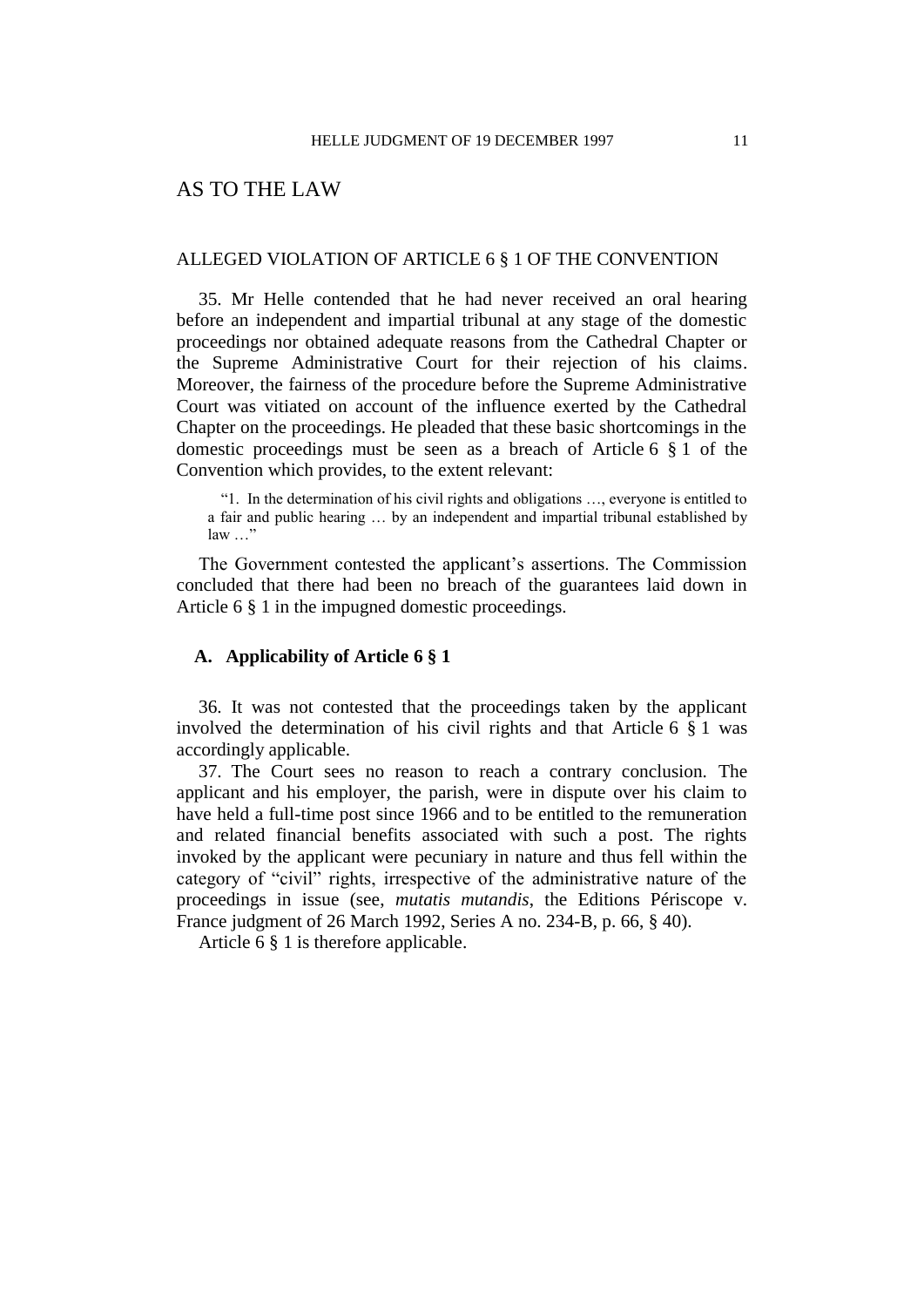### **B. Compliance with Article 6 § 1**

# *1. As to the absence of an oral hearing before an independent and impartial tribunal*

38. The applicant maintained that at no stage in the proceedings before the Parish Council, the Cathedral Chapter and the Supreme Administrative Court had he been given an opportunity to state his case orally. Notwithstanding the fact that he may not have specifically requested the Supreme Administrative Court to hold an oral hearing there were compelling public-interest reasons which should have persuaded that court to organise an oral procedure of its own motion. In the first place, the Supreme Administrative Court provided the only independent and impartial judicial forum for challenging the 1977 decision of the Parish Board, having regard to the fact that the Cathedral Chapter was an administrative body with appellate functions within the Evangelical-Lutheran Church and was closely associated with the interests of his employer, the parish. In brief, it lacked, as did the Parish Council, the essential qualities of independence and impartiality required of a tribunal within the meaning of Article 6 § 1 of the Convention. Secondly, it was crucial to the success of his case that he be given an opportunity at some stage in the litigation to argue points of fact and law and to call and have questioned his witnesses who could confirm that it was the intention of the Parish Council in 1966 to establish a full-time post of verger.

The applicant further contended that the Cathedral Chapter was under a duty to organise an oral hearing since it had not been included in the exhaustive list of tribunals covered by the terms of Finland's reservation. Its failure to do so, despite his request (see paragraph 19 above), should have been remedied on appeal by the Supreme Administrative Court itself holding an oral procedure.

39. At the hearing the applicant claimed that his grievances could not be countered by the argument that Finland's reservation (see paragraph 29 above) provided a watertight defence to the lack of an oral hearing at all stages of the proceedings. To allow the reservation to produce such general and far-reaching effects in the domestic legal order would be contrary to the requirements of Article 64 of the Convention.

40. The Government stressed that the decisions of the Cathedral Chapter, irrespective of whether or not it could properly be referred to as an independent and impartial tribunal within the meaning of Article 6 § 1, were subject to the supervision of the Supreme Administrative Court in the exercise of the latter's appellate jurisdiction.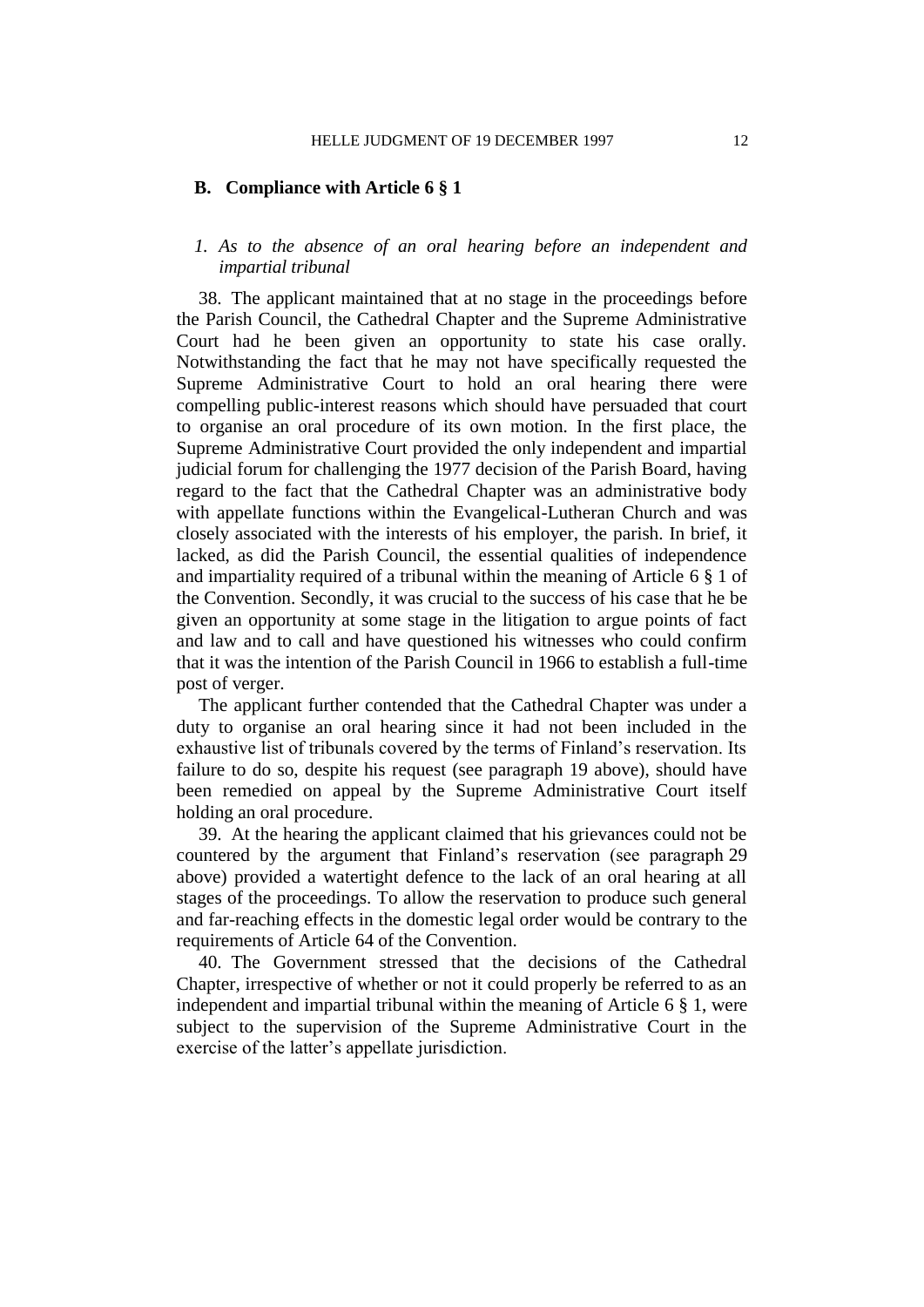The independence and impartiality of that court had never been disputed. While it was true that the Cathedral Chapter had not held an oral hearing when adjudicating on the applicant's grievances, the organisation of an oral procedure before the Supreme Administrative Court would have fully met the requirements of Article 6 § 1 in this respect and compensated for the deficiencies in the proceedings before the Cathedral Chapter. This was all that was required under Article 6 § 1.

41. It was true that the Supreme Administrative Court did not hold an oral hearing in the appeal proceedings. However, the applicant had never in fact requested the Supreme Administrative Court to organise an oral procedure and he could be considered to have waived his right to one; nor did there appear to be any reasons of public interest which would have compelled the Supreme Administrative Court to do so given that the dispute in reality concerned the applicant's entitlement to additional financial benefits.

Notwithstanding this point, the Government stressed as a primary submission that Finland's reservation clearly applied to proceedings before the Supreme Administrative Court and provided a complete defence to the absence of an oral procedure in the applicant's proceedings on appeal. That reservation was fully compatible with the substantive and procedural requirements of Article 64 of the Convention.

42. The Commission agreed with the Government's conclusions on the efficacy of the guarantees offered by the Supreme Administrative Court to remedy the absence of an oral hearing before the Cathedral Chapter and any doubts as to the latter's independence and impartiality. Admittedly the Supreme Administrative Court never held an oral procedure. However, Finland's reservation had validly excluded the right to such a procedure before that court. The Commission concluded therefore that there had been no violation of Article 6 § 1.

43. The Court notes at the outset that the application of Finland's reservation to the proceedings before the Supreme Administrative Court is central to the Government's argument that the absence of an oral hearing before that court cannot be impugned under Article 6 § 1. The merits of that contention depend on the validity of that reservation, which falls to be assessed from the standpoint of Article 64 of the Convention. Article 64 provides:

"1. Any State may, when signing [the] Convention or when depositing its instrument of ratification, make a reservation in respect of any particular provision of the Convention to the extent that any law then in force in its territory is not in conformity with the provision. Reservations of a general character shall not be permitted under this Article.

2. Any reservation made under this Article shall contain a brief statement of the law concerned."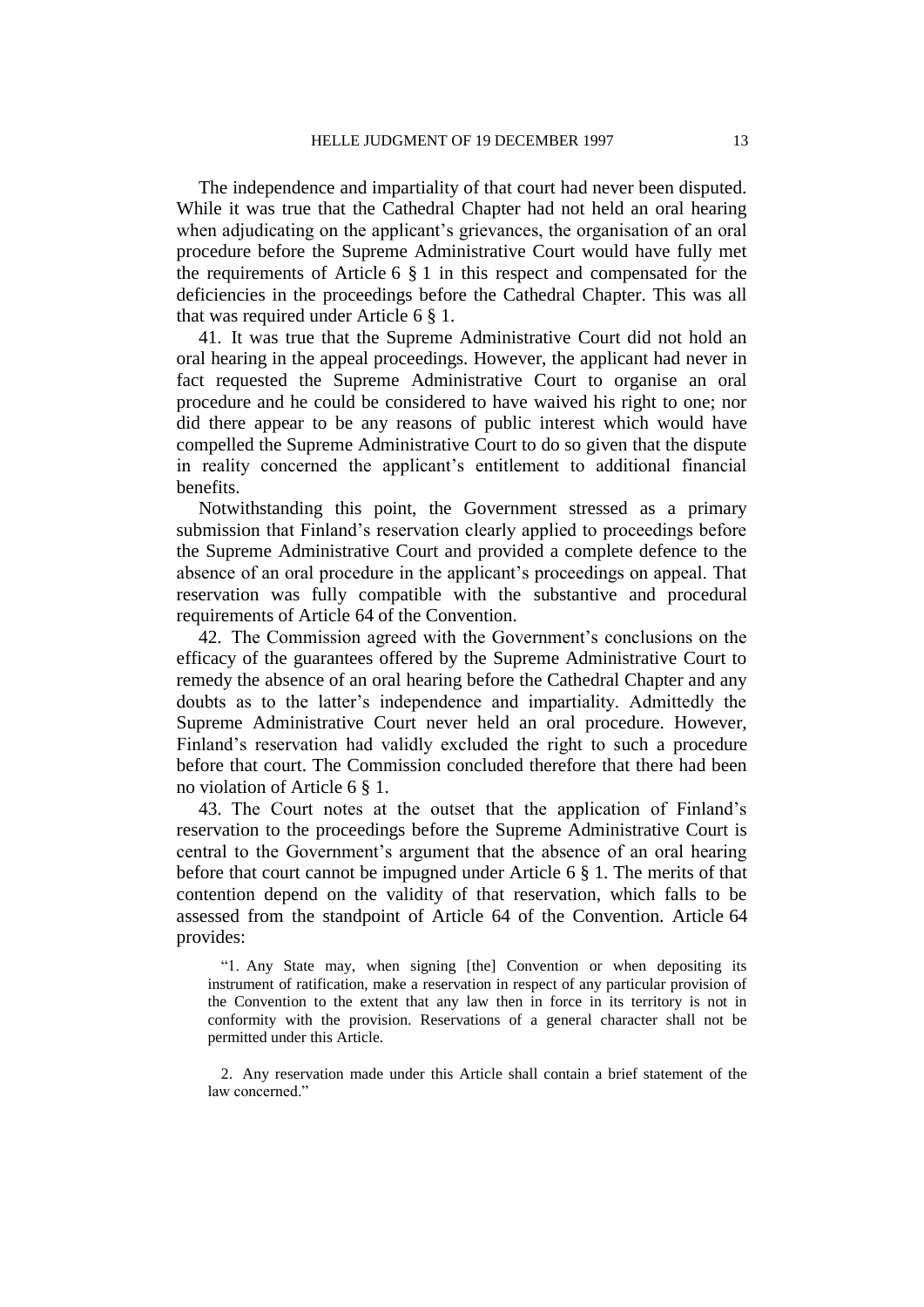44. Having regard to the terms of the reservation the Court, like the Commission, takes the view that it satisfied the substantive and procedural requirements of Article 64. In particular, it cannot be construed as a reservation of a general character. The scope of the reservation was, at the relevant time (see paragraph 31 above), limited to relieving the Supreme Administrative Court and certain other defined courts (see paragraphs 29 and 30 above) from the obligation to hold an oral hearing, having regard to the domestic laws then in force, including section 15 of the Supreme Administrative Court Act 1918. It must be concluded therefore that the reservation was valid and that Finland was not under a Convention obligation to ensure that an oral hearing took place before the Supreme Administrative Court.

45. As to the Cathedral Chapter's refusal to hold an oral hearing when deciding afresh on the compensation issue (see paragraph 19 above), the Court observes that it has not been disputed by the applicant that the decisions of the Cathedral Chapter were subject to the full jurisdictional supervision of the Supreme Administrative Court acting as an independent and impartial tribunal. That court was competent to examine all questions of fact and law submitted to its appellate jurisdiction and could at the relevant time, in accordance with section 15 of the Supreme Administrative Court Act 1918 (see paragraph 28 above), have held an oral hearing allowing the applicant to state his case and, as appropriate, call witnesses in support of his claims. In these circumstances it must be concluded that the two sets of appeal proceedings which the applicant lodged before the Supreme Administrative Court (see paragraphs 17 and 21 above) were capable of ensuring reparation of, firstly, the absence of an oral hearing before the Cathedral Chapter either on the issue of the effects of the 1977 decision or on the level of compensation fixed by the Parish Council (see paragraph 14 above) and, secondly, of any perceived shortcomings in the Cathedral Chapter's independence and impartiality.

46. The Court recalls in this regard that, according to its settled caselaw, a violation of Article 6 § 1 of the Convention cannot be grounded on the alleged lack of independence or impartiality of a decision-making tribunal or the breach of an essential procedural guarantee by that tribunal if the decision taken was subject to subsequent control by a judicial body that has full jurisdiction and ensures respect for the guarantees laid down in that provision (see, for example, the British-American Tobacco Company Ltd v. the Netherlands judgment of 20 November 1995, Series A no. 331, pp. 25-26, § 78; and, most recently, the De Haan v. the Netherlands judgment of 26 August 1997, *Reports of Judgments and Decisions* 1997-IV, p. 1393, § 52).

47. As the Court noted previously (see paragraph 44 above), Finland was under no Convention obligation to ensure in respect of the Supreme Administrative Court that an oral hearing was held, having regard to the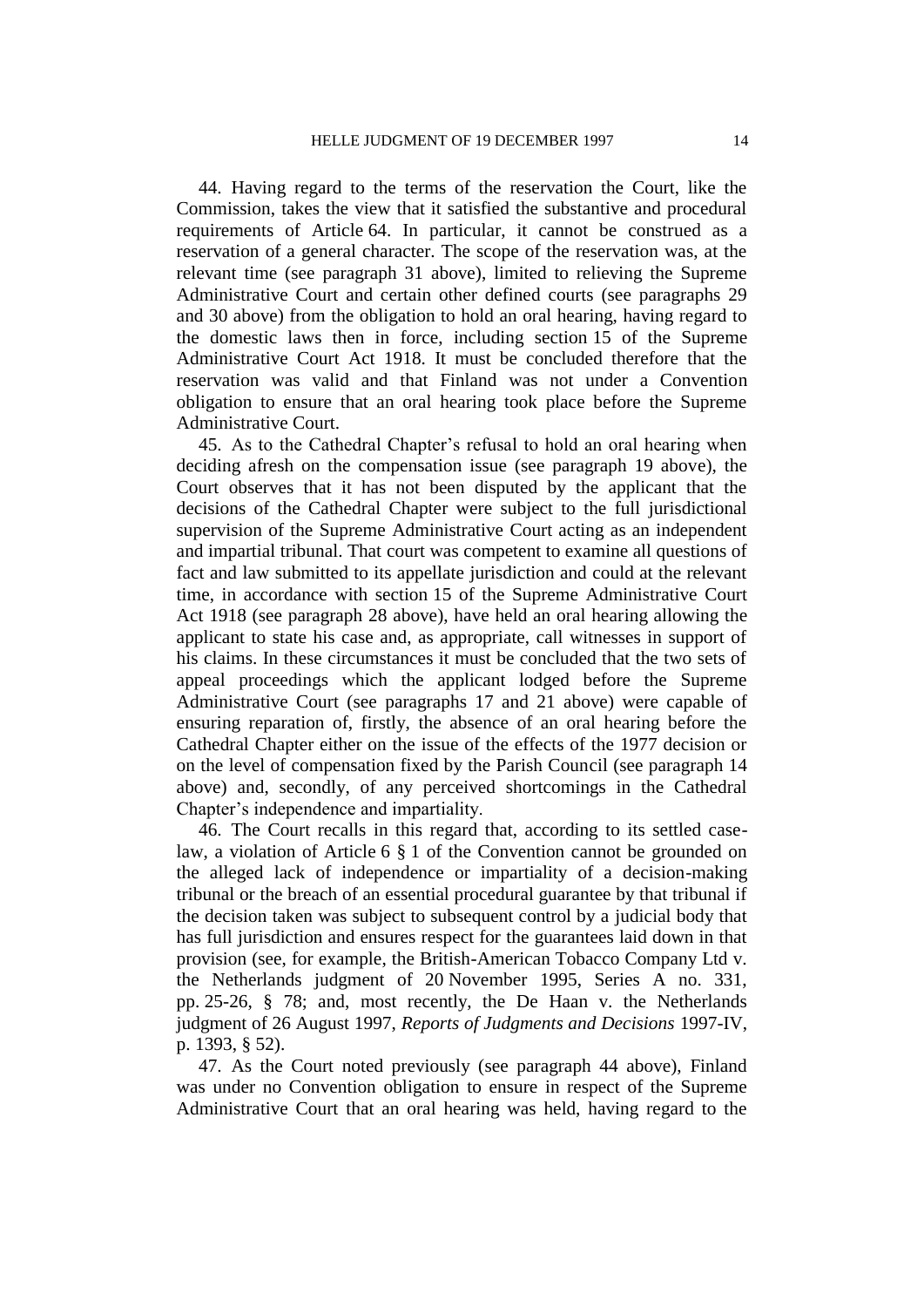terms of Finland's reservation (see paragraphs 29 and 44 above). While it is true that the effect of the reservation was to deny Mr Helle a right to an oral hearing before an independent and impartial tribunal, this result must be considered to be compatible with the Convention and a consequence of the operation of a valid reservation. The aim of the reservation was to relieve the Supreme Administrative Court from the Convention requirement to hold an oral hearing during a transitional period and that requirement cannot be re-imposed during the subsistence of the reservation's validity in order to compensate for the absence of such a hearing downstream in the domestic legal order.

48. The Court accordingly concludes that there has been no breach of Article 6 § 1 of the Convention under this head of complaint.

### *2. As to the alleged unfairness of the proceedings*

49. The applicant further maintained that the Cathedral Chapter was able to exercise a preponderant influence in the proceedings before the Supreme Administrative Court since it submitted opinions on two occasions for the consideration of the latter court (see paragraphs 17 and 22 above) calling for the applicant's appeals to be dismissed. The fact that he was able to comment on each of those opinions could not redress the unfairness caused by the intervention of the Cathedral Chapter in this manner in the proceedings since the Cathedral Chapter was in reality his opponent, having regard to the fact that it served the interests of his employer.

50. More importantly, the Cathedral Chapter and the Supreme Administrative Court failed to address his submissions that he occupied a full-time post, which was central to the success of his case. He had placed before the Cathedral Chapter the statements of witnesses affirming with first-hand knowledge that the Parish Council had intended to create a fulltime post in 1966 (see paragraph 19 above). The minutes of the Parish Council's meeting were also adduced in support of that conclusion. Notwithstanding the weight of this evidence there were no indications in the decisions reached by the Cathedral Chapter and by the Supreme Administrative Court on appeal as to why his evidence was considered insufficient or how it was evaluated.

For the above reasons, it must be concluded that, taken as a whole, the domestic proceedings failed to meet the requirements of Article 6 § 1.

51. The Government contended that neither of the applicant's complaints could support the conclusion that the proceedings before the Cathedral Chapter or the Supreme Administrative Court were unfair.

In the first place, the applicant was given the opportunity to file his comments on both the opinions submitted by the Cathedral Chapter. Since he did in fact avail himself of this opportunity on two occasions (see paragraphs 17 and 22 above) it could not be maintained that he was placed at a substantial disadvantage in the proceedings *vis-à-vi*s the parish.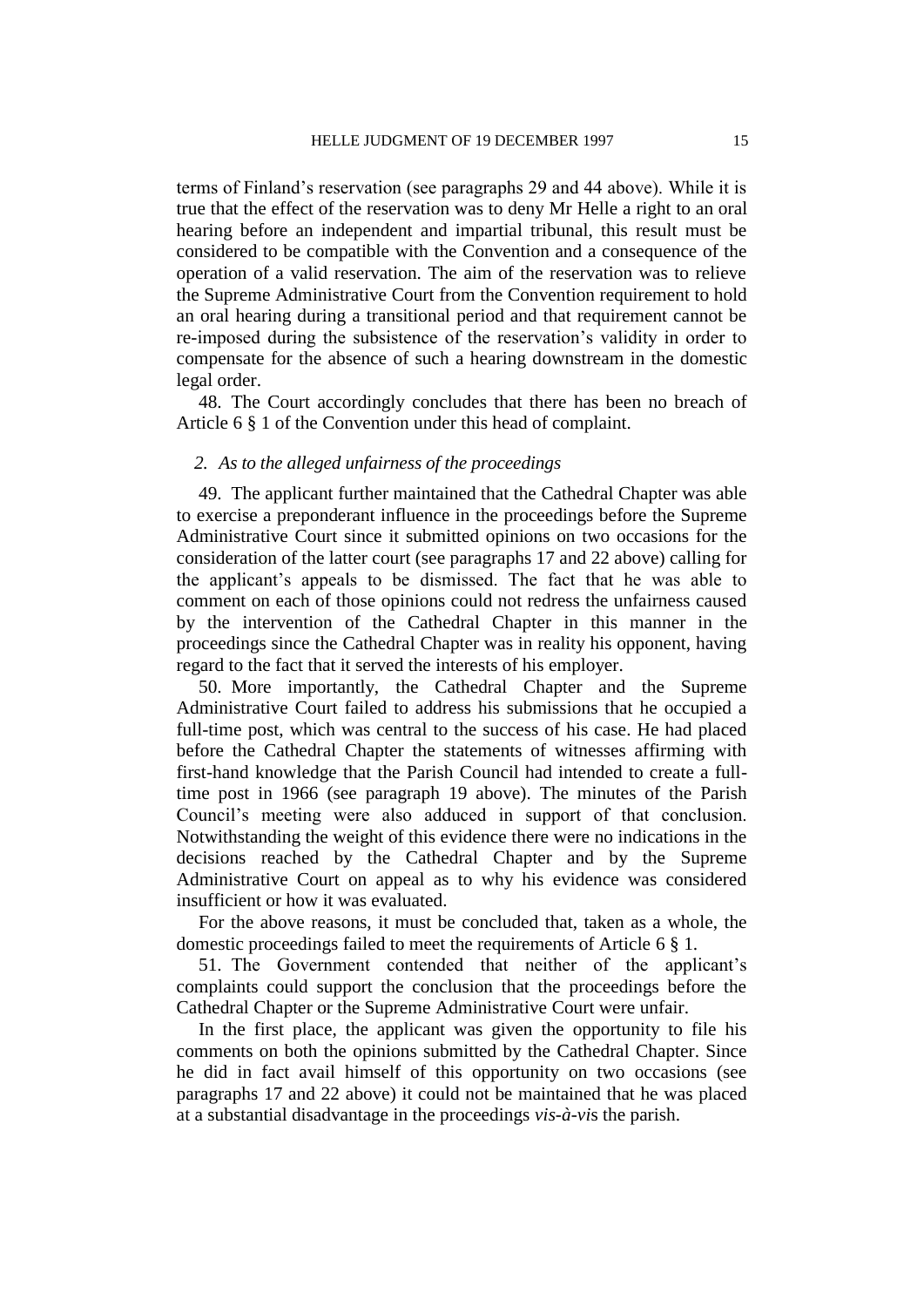Secondly, whether or not the reasons given by the Cathedral Chapter and the Supreme Administrative Court for rejecting the applicant's complaints met the requirements of Article 6 § 1 had to be determined on the basis of all the circumstances of the case at issue, including the nature of the dispute. Admittedly, the reasons given were succinct. However, given that the Cathedral Chapter and the Supreme Administrative Court considered that the applicant's claim that he occupied a full-time post was based on unconvincing arguments, they both felt obliged on the basis of the case file to reject the claim for lack of sufficient evidence. The reasons which they gave in this respect were founded on the decision taken by the Parish Council in October 1989 and it would have been inappropriate to restate *in extenso* the reasons which the Parish Council used to reach its decision. In these circumstances it cannot be maintained that the brevity of the reasons for the decisions of either the Cathedral Chapter or the Supreme Administrative Court failed to meet the requirements of Article 6 § 1.

52. The Commission agreed with the Government's conclusions on both of the applicant's complaints and the reasons they adduced in support thereof. It considered that the domestic proceedings taken as a whole complied with the requirements of a fair procedure within the meaning of Article 6 § 1.

53. The Court stresses that its task is not to clarify the status of the post which was established by the Parish Council in 1966 nor to adjudicate on whether the Parish Board altered the nature of that post in its 1977 decision. Those issues fell to be determined in the course of the domestic proceedings launched by the applicant against the background of the evidence adduced and in application of the relevant national law. The Court's task is to assess whether or not those proceedings taken as a whole were fair within the meaning of Article 6 § 1 having regard to all the relevant circumstances, including the nature of the dispute and the character of the proceedings in issue, the way in which the evidence was dealt with and whether the proceedings afforded the applicant an opportunity to state his case under conditions which did not place him at a substantial disadvantage *vis-à-vis* his employer (see, *mutatis mutandis*, the Dombo Beheer B.V. v. the Netherlands judgment of 27 October 1993, Series A no. 274, pp. 18–19, § 31; the Ankerl v. Switzerland judgment of 23 October 1996, Reports 1996-V, pp. 1567-68, § 38; the Nideröst-Huber v. Switzerland judgment. of 18 February 1997, Reports 1997-I, p. 115, § 31).

54. Mr Helle is arguing in his first submission that he was placed at a substantial disadvantage on account of the fact that the Cathedral Chapter was requested on two occasions by the Supreme Administrative Court to give its opinion on the merits of his appeals. The Court does not agree with this contention. Any possible prejudice which may have been occasioned to the outcome of his appeals was offset by the fact that he was given a real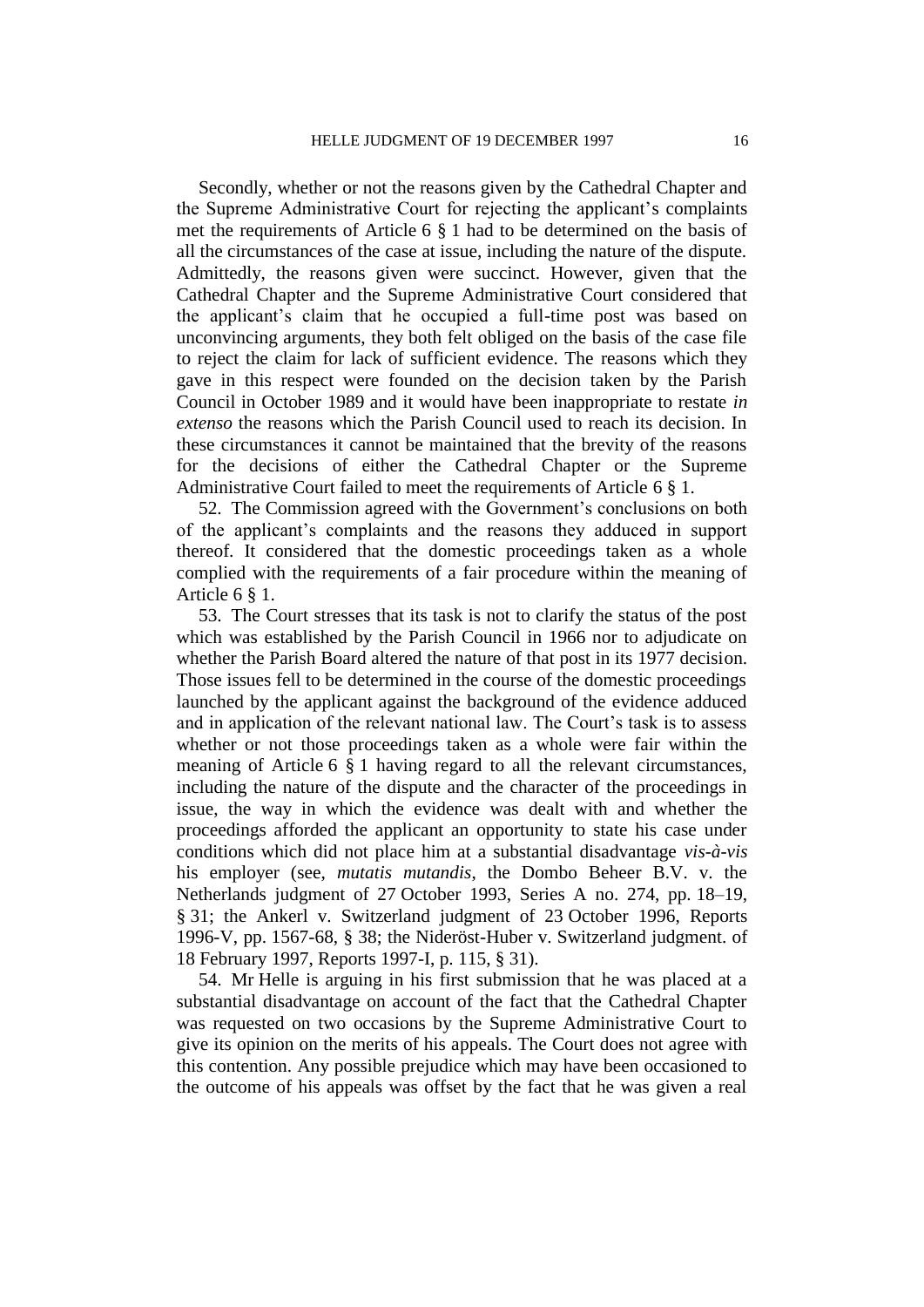and genuine opportunity by the Supreme Administrative Court to submit his own comments on the content of the Cathedral Chapter's opinions. It is to be noted that he availed himself of this opportunity on two occasions. In the circumstances he cannot maintain that there was a breach of the requirement of "equality of arms" inherent in the concept of a fair procedure (see the above-cited Ankerl and Nideröst-Huber judgments).

55. In his second submission Mr Helle has contended that the fairness of the domestic proceedings was vitiated on account of the failure of the Cathedral Chapter and the Supreme Administrative Court to articulate clearly the reasons which led them to reject his interpretation of the 1966 decision and the evidence which he had adduced to that end. The Court notes in this context that while Article 6 § 1 obliges the courts to give reasons for their judgments, it cannot be understood as requiring a detailed answer to every argument adduced by a litigant. The extent to which the duty to give reasons applies may vary according to the nature of the decision at issue. It is moreover necessary to take into account, *inter alia*, the diversity of the submissions that a litigant may bring before the courts and the differences existing in the Contracting States with regard to statutory provisions, customary rules, legal opinion and the presentation and drafting of judgments. That is why the question whether a court has failed to fulfil the obligation to state reasons, deriving from Article 6 of the Convention, can only be determined in the light of the circumstances of the case (see the Ruiz Torija v. Spain judgment of 9 December 1994, Series A no. 303-A, p. 12, § 29).

56. Having regard to these considerations it is to be noted that the justification given by the Supreme Administrative Court for upholding the decisions of the Cathedral Chapter, firstly, on the issue of the effects of the 1977 decision and, secondly, on the level of compensation set by the Parish Council was that it found no reason to alter these decisions (see paragraphs 17 and 22 above). It would appear to the Court that the Supreme Administrative Court in reaching its decisions incorporated the reasons given by the Cathedral Chapter for the latter's own decisions on these issues. It is significant in this respect that the decisions of the Cathedral Chapter were appended to both appeal decisions which the Supreme Administrative Court delivered. Whether or not the reasoning by incorporation technique used by the Supreme Administrative Court satisfied the requirements of Article 6 § 1 of the Convention in the circumstances of the instant case must be answered accordingly by reference to the grounds invoked by the Cathedral Chapter to reject the evidence adduced by the applicant and to dismiss his complaints. It is to be stressed in this respect that it is not for the Court to substitute its views for those of the Cathedral Chapter as regards the weight to be given to the evidence before it or the importance to be attached to particular submissions.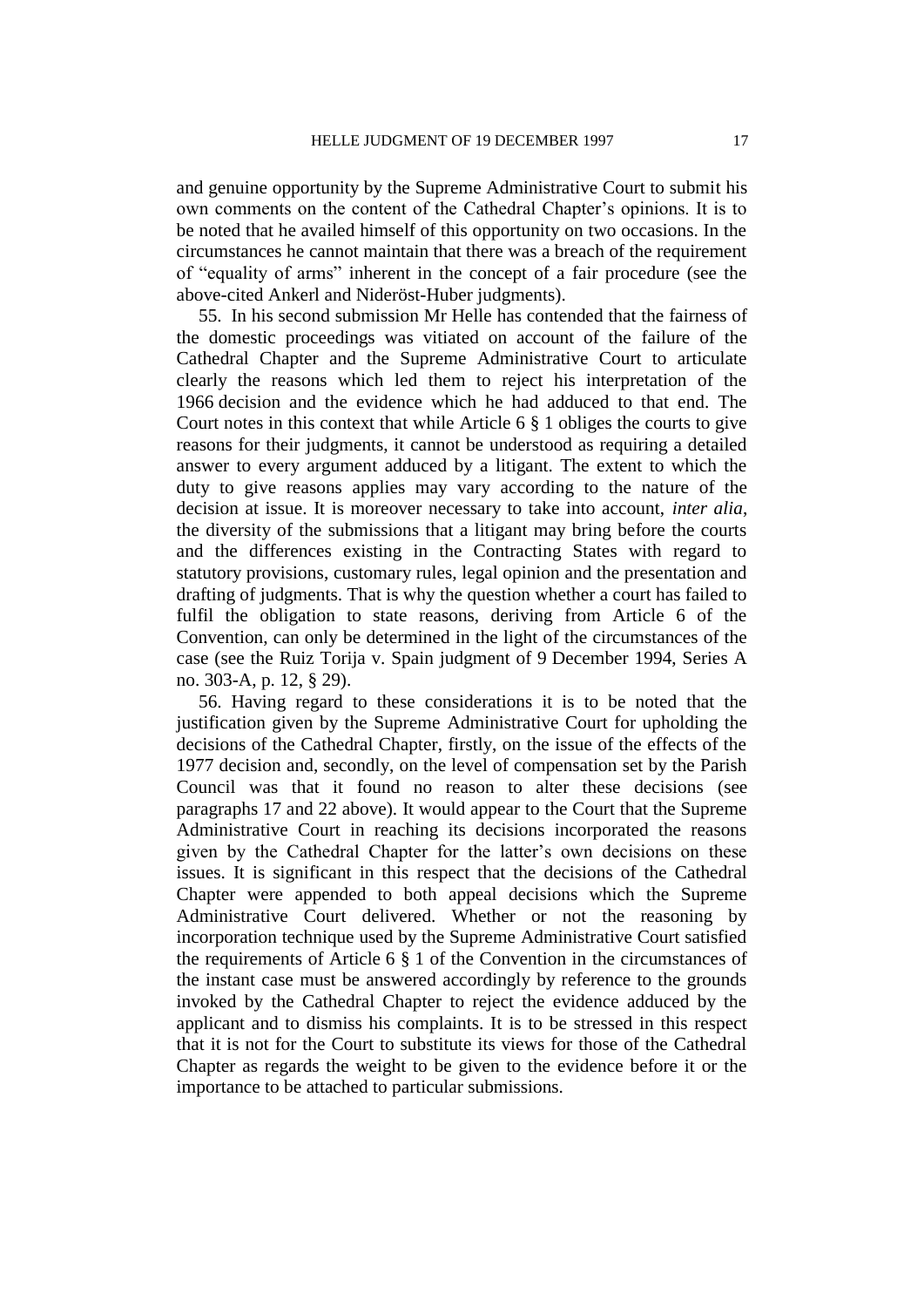57. The Court observes that the 1977 decision of the Parish Board lay at the heart of the domestic proceedings. It was the clear conclusion of the Cathedral Chapter in its June 1990 decision (see paragraph 16 above) that the Parish Board lacked the competence to transform a post from a full-time to a part-time one and that any decision taken by the Parish Board with respect to the applicant's post only served as a confirmation of his working hours for the purposes of the application of the new collective agreement arrangements. It is to be noted in this respect that the Cathedral Chapter had due regard to the documents produced in the proceedings but did not consider them to be sufficient to support the applicant's assertions that the 1966 decision established a full-time post of verger (see paragraph 16 above). It is also to be observed that the reasoning of the Cathedral Chapter goes further than that used by the Parish Council in its October 1989 decision since the latter decision does not refer to the Parish Board's lack of competence to change the nature of a post. Having regard to the requirements of Article 6 § 1 the Court finds no fault with the way in which the Cathedral Chapter dealt with the evidence before it nor with the adequacy of the reasons which it adduced to ground its rejection of the applicant's appeal.

58. As to the second set of proceedings before the Cathedral Chapter, it is to be observed that the sole issue which had been remitted for examination was the adequacy of the level of compensation fixed by the Parish Council in its October 1989 decision (see paragraph 19 above). As to that issue, the applicant sought to adduce evidence that he had worked a forty-hour week since assuming the office of verger in 1966. However the Cathedral Chapter, in full cognisance of the written evidence presented by the applicant, concluded that that evidence did not substantiate his claim especially since he ran a funeral home alongside his duties as verger, a factor which would have a bearing on the calculation of the hours worked. The Court considers that the reasons given by the Cathedral Chapter for confirming the level of compensation fixed by the Parish Council and its evaluation of the evidence before it cannot be criticised from the standpoint of Article 6 § 1.

59. As noted above, the reasons given by the Cathedral Chapter were adopted twice on appeal by the Supreme Administrative Court by process of incorporation, thus clearly indicating that the latter court had no reasons of its own to depart from the conclusions reached by the Cathedral Chapter and that the applicant had not presented any new submissions which would have had a bearing on the appeal; nor can it be maintained in the circumstances that the Supreme Administrative Court did not address the essence of the points submitted by the applicant for its consideration. It is significant in this respect that the Supreme Administrative Court remitted the issue of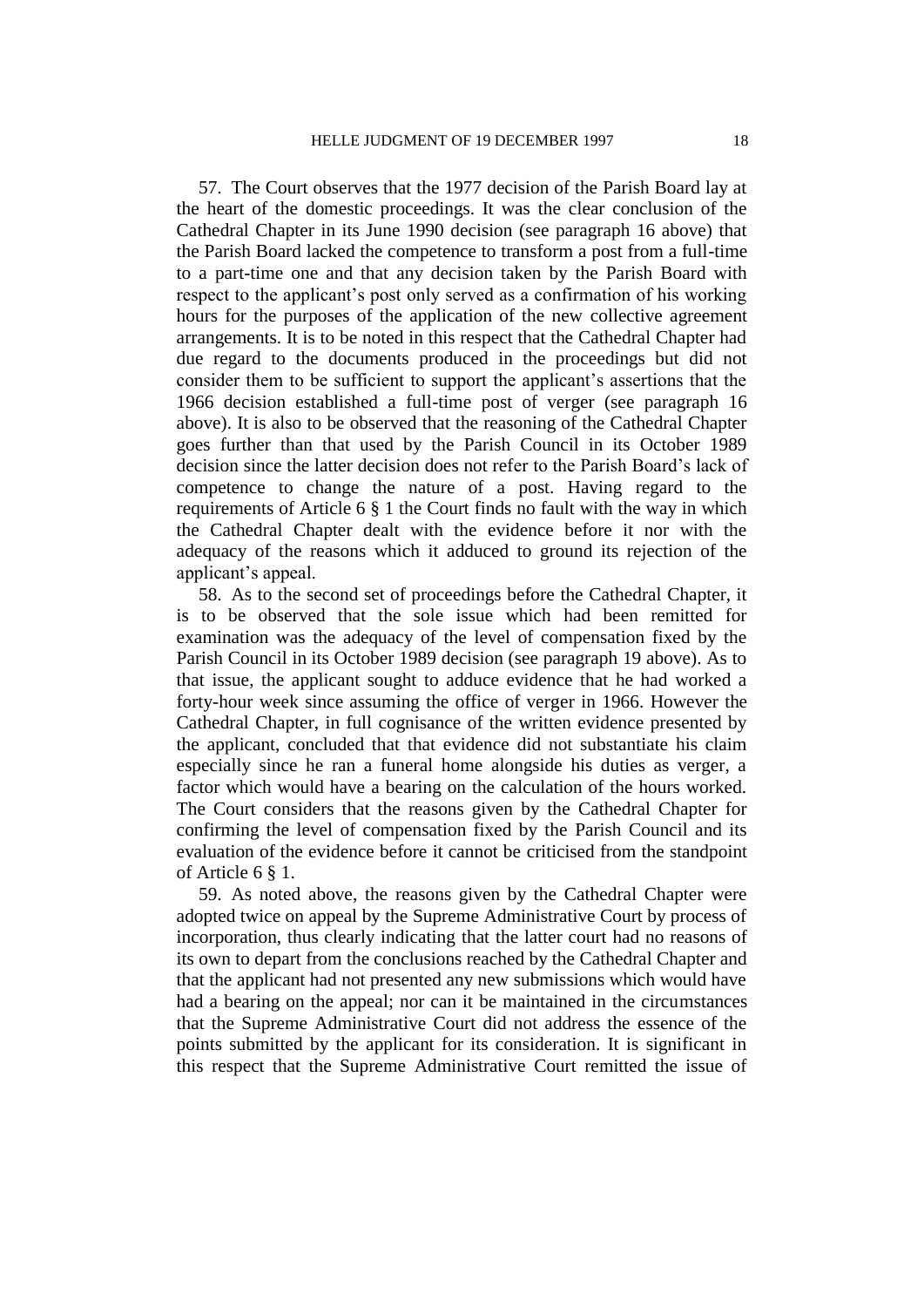compensation back to the Cathedral Chapter thereby confirming that it took a fresh and considered approach to the submissions before it (see paragraph 18 above).

60. Having regard to these considerations, the Court would emphasise that the notion of a fair procedure requires that a national court which has given sparse reasons for its decisions, whether by incorporating the reasons of a lower court or otherwise, did in fact address the essential issues which were submitted to its jurisdiction and did not merely endorse without further ado the findings reached by a lower court. This requirement is all the more important where a litigant has not been able to present his case orally in the domestic proceedings. However, the Court concludes that this requirement was satisfied in the particular circumstances of the instant case and that the proceedings in issue were not rendered unfair on the grounds invoked by the applicant.

61. The Court concludes accordingly that there has been no violation of Article 6 § 1 under this head of complaint either.

# FOR THESE REASONS, THE COURT UNANIMOUSLY

- 1. *Holds* that there has been no violation of Article 6 § 1 of the Convention with respect to the absence of an oral hearing before an independent and impartial tribunal;
- 2. *Holds* that there has been no violation of Article 6 § 1 of the Convention with regard to the fairness of the proceedings.

Done in English and in French, and delivered at a public hearing in the Human Rights Building, Strasbourg, on 19 December 1997.

> For the President *Signed*: Pieter VAN DIJK Judge

# *Signed*: Herbert PETZOLD Registrar

In accordance with Article 51 § 2 of the Convention and Rule 55 § 2 of Rules of Court B, the concurring opinion of Mr van Dijk, joined by Mr Foighel and Mr Repik, is annexed to this judgment.

> *Initialled*: P. v .D. *Initialled*: H. P.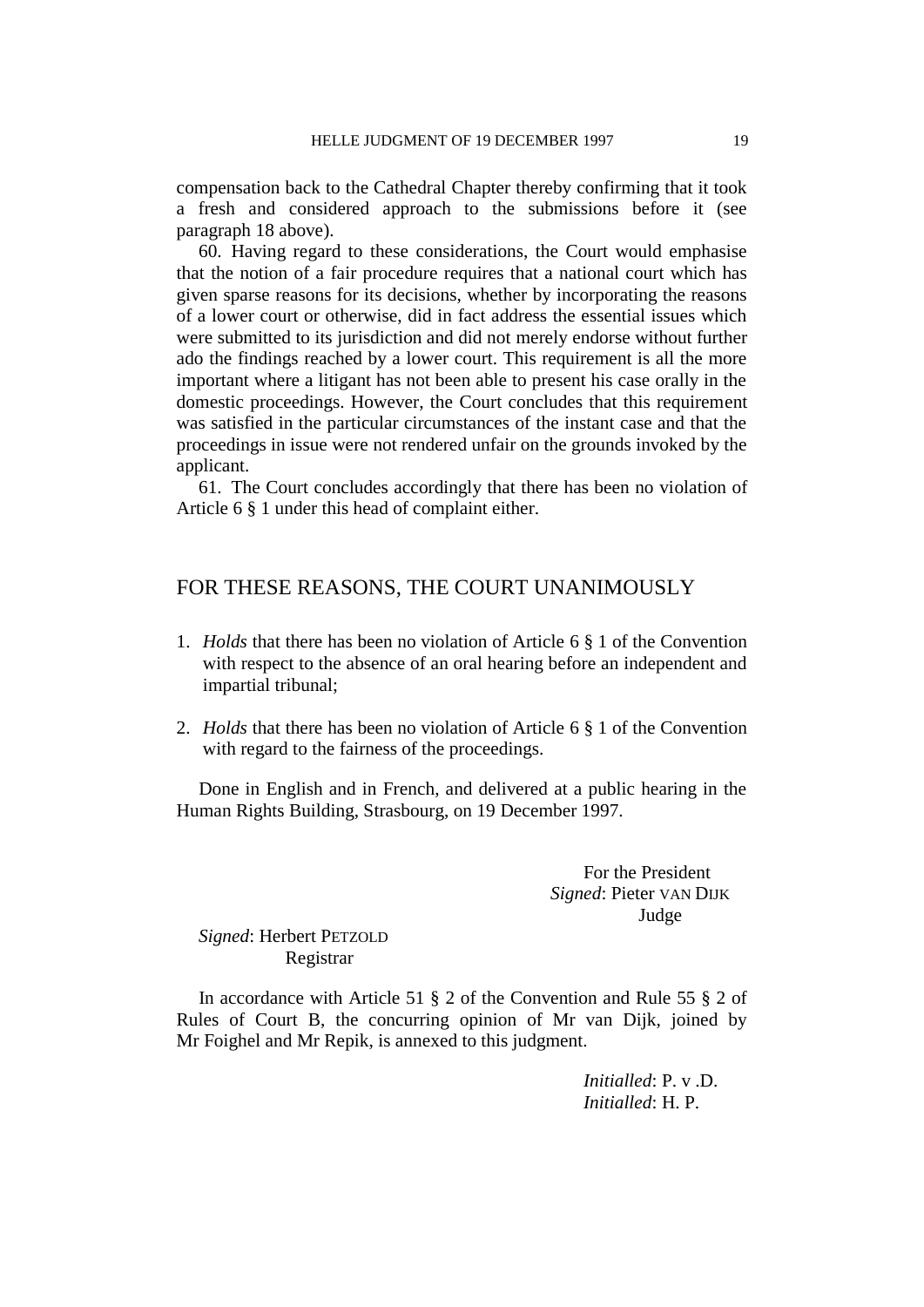#### HELLE JUDGMENT 20

# CONCURRING OPINION OF JUDGE VAN DIJK, JOINED BY JUDGES FOIGHEL AND REPIK

It is only with some hesitation that I have also voted in favour of finding no violation of Article 6 § 1 of the Convention with regard to the fairness of the proceedings.

I see no problem as far as the issue of equality of arms is concerned. The Cathedral Chapter did not substitute itself for the parish authorities, and moreover the applicant was given the opportunity to comment on the Cathedral Chapter's opinions. However, as regards the requirement that a court decision be reasoned, I have greater doubts, since on no occasion did the Supreme Administrative Court go explicitly into the arguments which the applicant had put forward against the positions adopted by the Parish Council and the Cathedral Chapter in his case. It is true that in upholding the Cathedral Chapter's decisions and appending those decisions to its own decisions the Supreme Administrative Court gave the applicant some clue as to what the reasons for its decisions were. However, in view of the fact that the reasoning of the Cathedral Chapter was rather categorical and brief, the Supreme Administrative Court should not have restricted itself, as it did twice, to holding that "the Court finds no reason to alter the decision"; the less so since it had not granted the applicant an oral hearing. The "national traditions and practices" referred to by the Delegate of the Commission do not in my opinion constitute sufficient justification for the imperfection of the reasoning. Given especially that there is some doubt about whether the Cathedral Chapter might be considered an independent and impartial tribunal in the sense of Article 6, in which case the Supreme Administrative Court was the first and only such tribunal to adjudicate on the applicant's claim with full competence to review the Cathedral Chapter's decisions, it was important that the former showed that a full review had indeed been carried out.

There are, however, certain "particular circumstances of the instant case" to which the judgment refers, which indicate that the Supreme Administrative Court "did not merely endorse without further ado the findings reached by a lower court". First of all, in both proceedings it requested an opinion of the Cathedral Chapter and offered the applicant the opportunity to comment on it. And, secondly, in its first decision the Supreme Administrative Court disagreed with the Cathedral Chapter's decision concerning the latter's lack of jurisdiction to examine the compensation claim. Both elements indicate that the Supreme